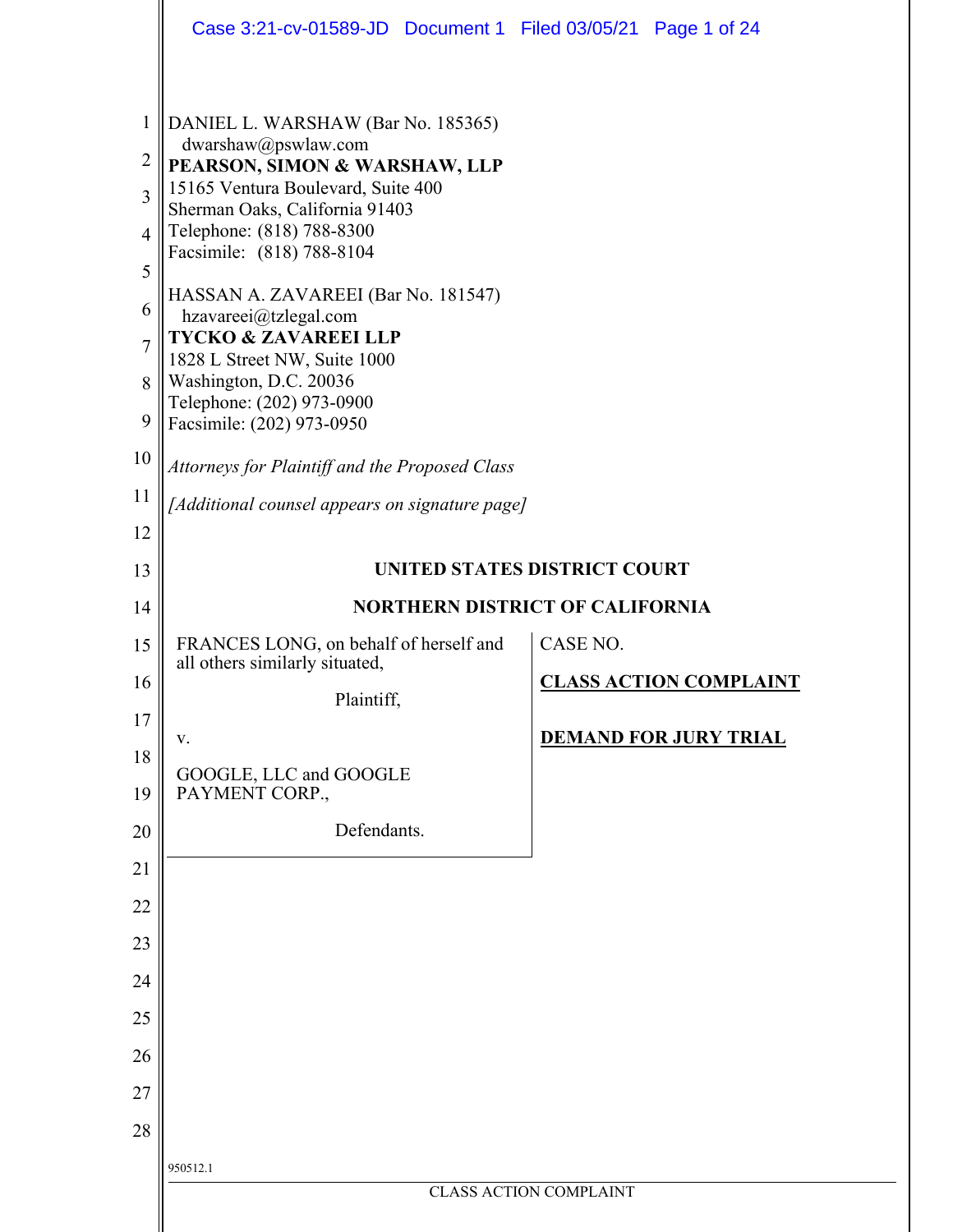| Plaintiff Frances Long ("Plaintiff"), on behalf of herself and all other persons similarly                  |  |  |  |  |  |  |  |
|-------------------------------------------------------------------------------------------------------------|--|--|--|--|--|--|--|
| situated, and through her attorneys of record, alleges the following against Defendants Google,             |  |  |  |  |  |  |  |
| LLC ("Google LLC") and Google Payment Corp. ("GPC") (together, "Google" or "Defendants"),                   |  |  |  |  |  |  |  |
| based upon personal knowledge with respect to herself, on information and belief derived from               |  |  |  |  |  |  |  |
| investigation of counsel, and review of public documents as to all other matters.                           |  |  |  |  |  |  |  |
| <b>INTRODUCTION</b>                                                                                         |  |  |  |  |  |  |  |
| This is a class action arising from Google's profiting from illegal gambling games<br>1.                    |  |  |  |  |  |  |  |
| developed by DoubleU Games Co., Ltd. ("DoubleU Games") and offered, sold, and distributed by                |  |  |  |  |  |  |  |
| Google through its Google Play Store ("Google Play") for consumers to download and play.                    |  |  |  |  |  |  |  |
| Google offers, sells, and distributes casino-style slot machines, casino-style table games, and other<br>10 |  |  |  |  |  |  |  |
| common gambling games to consumers through Google Play, which, for the reasons set forth<br>11              |  |  |  |  |  |  |  |
| herein, constitutes illegal gambling pursuant to the law of various states.                                 |  |  |  |  |  |  |  |
| <b>PARTIES</b>                                                                                              |  |  |  |  |  |  |  |
| Plaintiff Frances Long is an adult citizen and resident of the state of Missouri.<br>2.                     |  |  |  |  |  |  |  |
| Google LLC is a Delaware limited liability company with its principal place of<br>3.                        |  |  |  |  |  |  |  |
| business in Mountain View, California. Google LLC is the primary operating subsidiary of the                |  |  |  |  |  |  |  |
| publicly traded holding company, Alphabet Inc.                                                              |  |  |  |  |  |  |  |
| GPC is a Delaware corporation with its principal place of business in Mountain<br>4.                        |  |  |  |  |  |  |  |
| 19    View, California. GPC provides in-app payment processing services to Android app developers           |  |  |  |  |  |  |  |
| and consumers through Google Play. Google requires app developers who distribute their apps on              |  |  |  |  |  |  |  |
| Google Play to use its billing system if they offer in-app purchases of digital goods, and to pay a         |  |  |  |  |  |  |  |
| service fee from a percentage of the purchase, as explained in detail below. <sup>1</sup>                   |  |  |  |  |  |  |  |
| <b>JURISDICTION AND VENUE</b>                                                                               |  |  |  |  |  |  |  |
| 5.<br>This Court has subject matter jurisdiction pursuant to the Class Action Fairness Act                  |  |  |  |  |  |  |  |
| of 2005 ("CAFA"), 28 U.S.C. § 1332(d). The amount in controversy exceeds the sum of                         |  |  |  |  |  |  |  |
|                                                                                                             |  |  |  |  |  |  |  |
| See https://android-developers.googleblog.com/2020/09/listening-to-developer-feedback-                      |  |  |  |  |  |  |  |
| to.html (last visited March 2, 2021).                                                                       |  |  |  |  |  |  |  |
| 950512.1<br><b>CLASS ACTION COMPLAINT</b>                                                                   |  |  |  |  |  |  |  |
|                                                                                                             |  |  |  |  |  |  |  |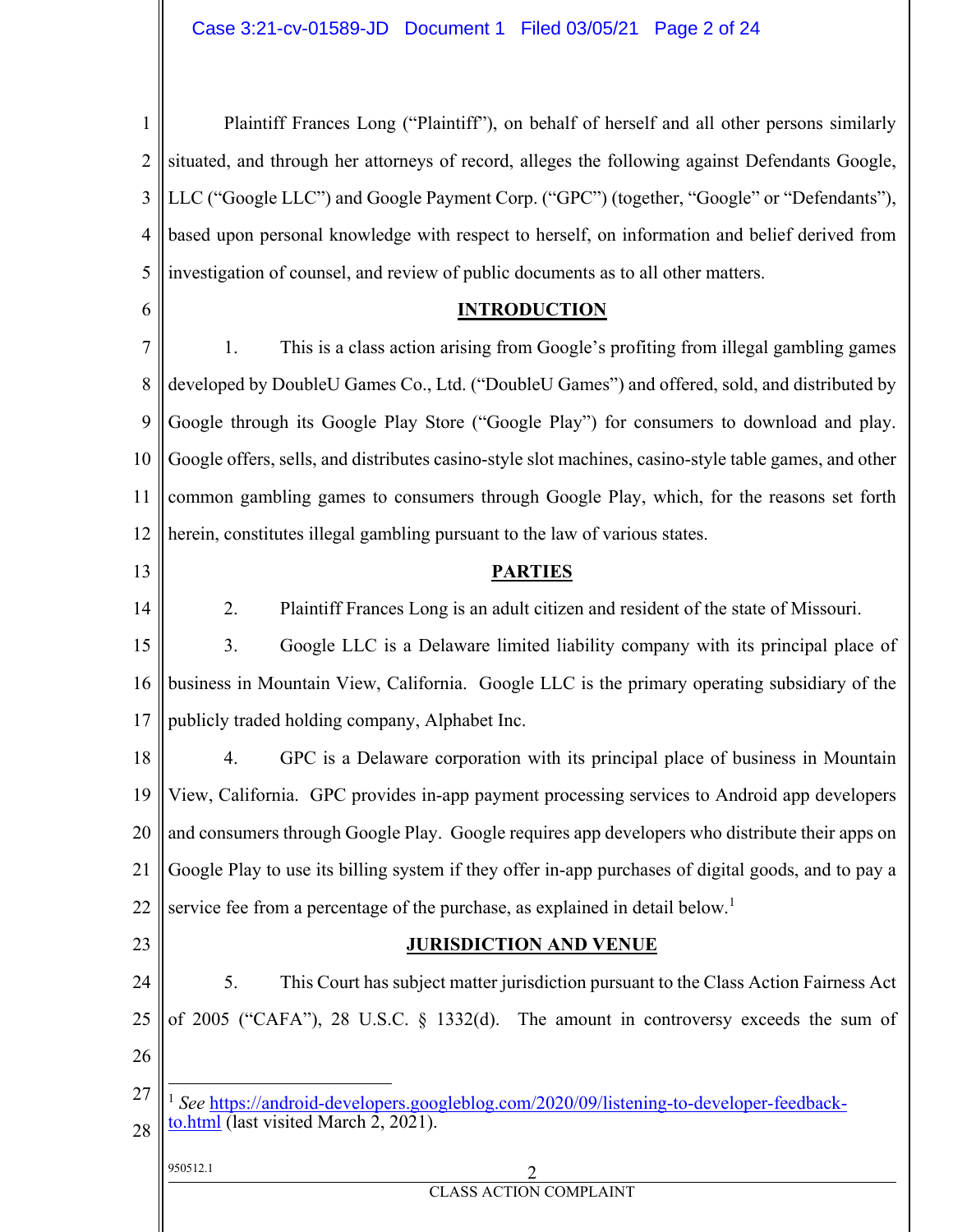## Case 3:21-cv-01589-JD Document 1 Filed 03/05/21 Page 3 of 24

1 2 3 \$5,000,000 exclusive of interest and costs, there are more than 100 putative class members, and minimal diversity exists because putative class members are citizens of a different state than Defendant.

4 5 6 6. This Court has personal jurisdiction over Defendants Google LLC and GPC because they are authorized to and regularly conduct business in California and their principal place of business is in California.

7 8 9 7. Venue is proper in this District under 28 U.S.C. § 1391(b)(2) because Defendants Google LLC and GPC reside in this District and a substantial part of the events or omissions giving rise to Plaintiff's claims occurred in this District.

10

## **FACTUAL ALLEGATIONS**

11 12 13 14 15 16 17 8. Google is an American multinational technology company that specializes in Internet-related services and products, which include online advertising technologies, a search engine, cloud computing, software, and hardware. It is considered one of the Big Five companies in the U.S. information technology industry, alongside Amazon, Facebook, Apple, and Microsoft.<sup>2</sup> As per its 2019 Annual Report, Google generates most of its revenues from advertising. This includes sales of apps, in-app purchases, digital content products, and hardware; and licensing and service fees.<sup>3</sup>

18 19 20 21 9. Google operates Google Play, which is a digital distribution service that serves as the official app store for certified devices running on the Android operating system ("Android"), allowing consumers to browse and download applications developed with the Android software development kit and published through Google ("Apps"), among other things.<sup>4</sup>

22 23 24 10. Google Play presents consumers with personalized collections of Apps and games, based on criteria such as the user's past activity, actions they are trying to complete, location, and

25

26 <u>.</u> 2  *See* https://en.wikipedia.org/wiki/Google (last visited January 28, 2021).

27 3  *See* https://www.sec.gov/Archives/edgar/data/1652044/000165204419000004/goog10-  $42018.htm$  (last visited January 28, 2021).

CLASS ACTION COMPLAINT

950512.1 3 28 4 *See* https://en.wikipedia.org/wiki/Google Play (last visited January 28, 2021).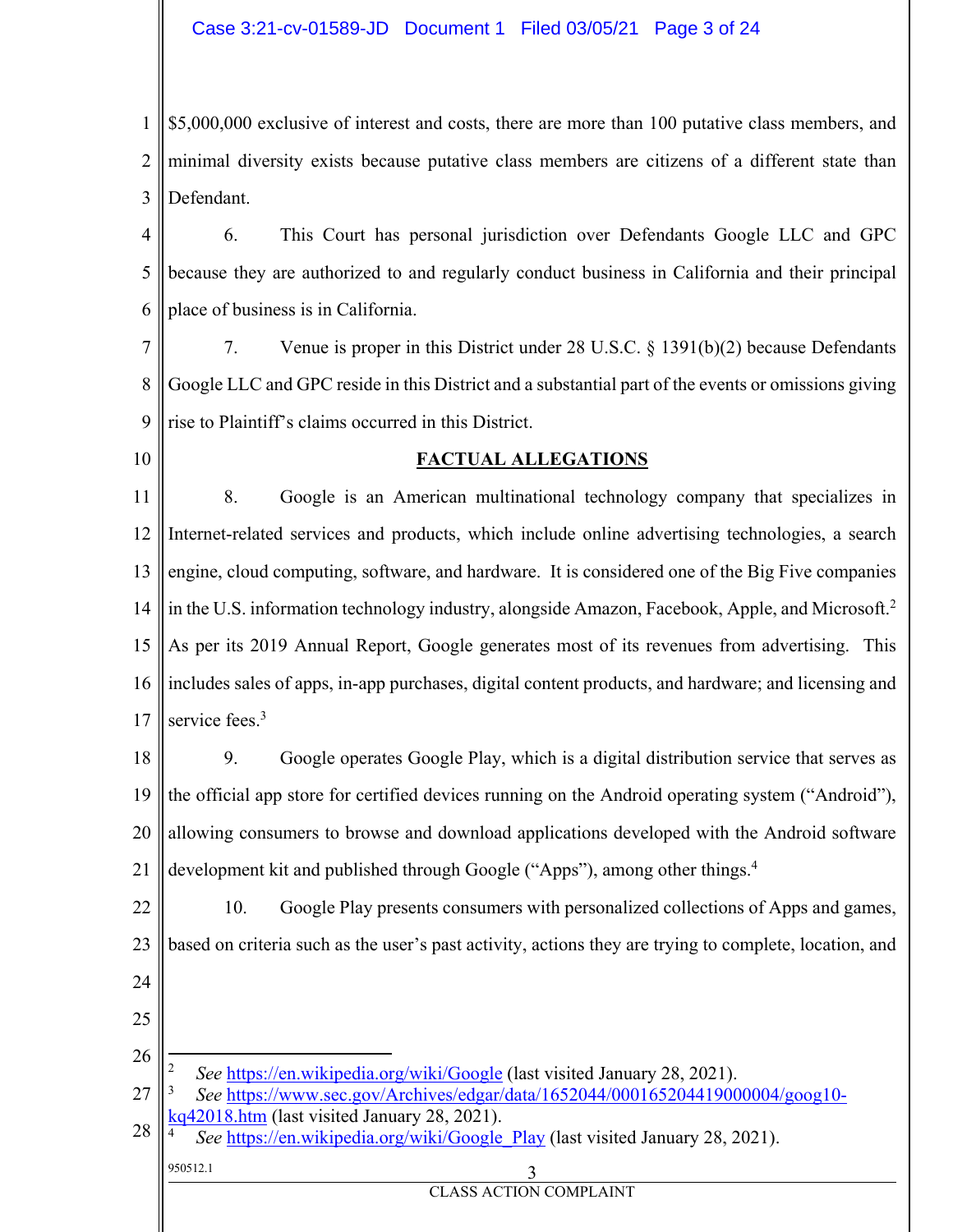1 2 major events. These collections are curated automatically as well as by the Google Play editorial team.<sup>5</sup>

- 3 4 11. By 2017, Google Play featured more than 3.5 million Apps. Google subsequently purged many Apps from Google Play, but the number of Apps has risen back to over 3 million.<sup>6</sup>
- 5 6 7 12. Apps are available through Google Play either free of charge or at a cost. They can be downloaded directly on an Android device through the proprietary Google Play mobile app or by deploying the App to a device from the Google Play website.<sup>7</sup>
- 8 9 10 13. Certain Apps are initially free to download (*i.e.*, "free-to-play"), but offer additional content or services for sale within the App, otherwise known as "in-app purchases," that consumers can purchase while using the App.<sup>8</sup>
- 11 12 13 14 14. Android consumers who want to purchase an App or make in-app purchases through Google Play must pay money directly to Google (through GPC), which provides the payment interface.<sup>9</sup> Google consumers must register a valid method of payment to make payments to GPC for any purchases made through Google Play (including in-app purchases).<sup>10</sup>
- 15 16 17 18 19 15. Likewise, Google mandates that App developers who distribute their Apps on Google Play must use Google Play's billing system as the method of payment if they offer in-app purchases of digital goods, and to pay a service fee from a percentage of the purchase.<sup>11</sup> Google is contractually obligated to these App developers to facilitate a transaction between the developers
- 20

21

- 22 1 5 *See* https://developer.android.com/distribute/google-play (last visited January 28, 2021).
- 23 6 *See* https://en.wikipedia.org/wiki/Google Play (last visited January 28, 2021).
- 7  $Id.$
- 24 25 *See* https://support.google.com/googleplay/answer/1061913?hl=en (last visited January 28, 2021).

CLASS ACTION COMPLAINT

- 26 <sup>9</sup> See https://play.google.com/about/play-terms/index.html (last visited January 28, 2021). <sup>10</sup>*See* https://payments.google.com/payments/apis-
- secure/get\_legal\_document?ldo=0&ldt=buyertos&ldr=us (last visited January 28, 2021).
- 27 <sup>11</sup> *See* https://android-developers.googleblog.com/2020/09/listening-to-developer-feedback-
- 28 to.html (last visited January 28, 2021); https://support.google.com/googleplay/androiddeveloper/answer/9858738?hl=en (last visited January 28, 2021).

 $950512.1$  4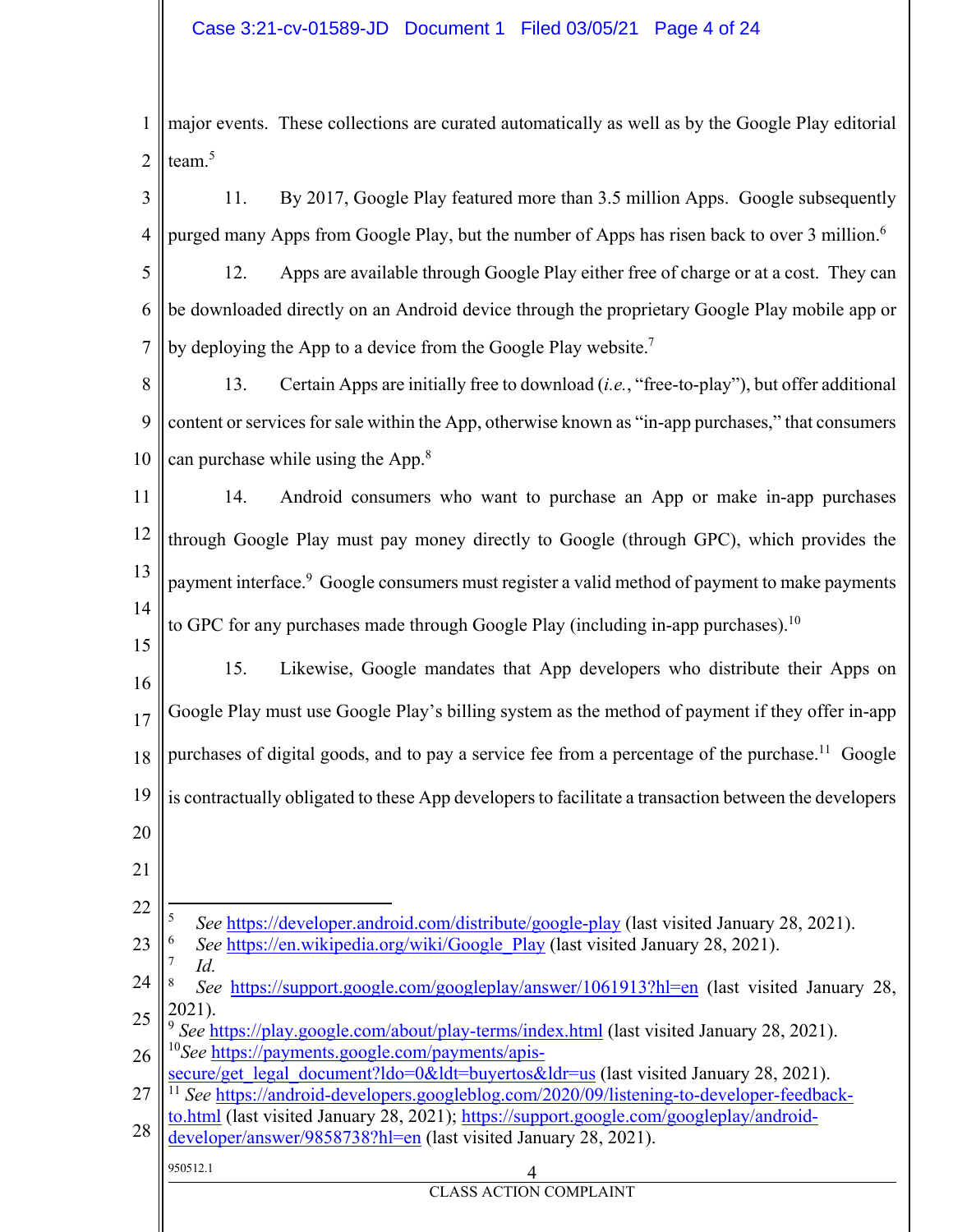1 2 3 and end users, for which it earns a commission.<sup>12</sup> Specifically, Google retains a service fee from sales of Apps and in-app purchases offered through Google Play equivalent to 30% of the payment. The developer, here, DoubleU Games, receives 70% of the payment.<sup>13</sup>

4 5 6 7 8 16. The Apps referenced herein could not be downloaded by Google consumers, and Google consumers would not be able to make in-app purchases in these Apps, without Google's offering and distributing of the Apps (and selling of coins through in-app purchases) through Google Play.

9 10 11 12 17. Google also provides marketing guidance, tools, promotional offers, and more to help drive discovery of Apps and in-app purchases.<sup>14</sup> For example, Google offers App Campaigns to promote Apps through Google Play and ensure that developers' Apps are shown to consumers who are most likely to drive the Apps' business by optimizing installations and engagement.<sup>15</sup>

14 15 16 17 18 19 18. In fact, Google even advises developers that it may "run promotional activities offering coupons, credits, and/or other promotional incentives for paid transactions and/or user actions for Your Products and in-app transactions solely in connection with Google Play promotions and, for gift card promotions, also on Google authorized third-party channels."16 Notably, these promotional activities, which are aimed at increasing in-app purchases and increase Google's profits, are provided by Google to developers free of charge.<sup>17</sup>

20 21 22 23 19. Google and DoubleU Games are both responsible for the creation or development of the Apps at issue here. Google reassures its developers that they will work together as a team:  $\overline{a}$ 

<sup>17</sup> *See id.*

13

## 950512.1 5

<sup>24</sup> <sup>12</sup> *See* https://www.sec.gov/Archives/edgar/data/1652044/000165204419000004/goog10 kq42018.htm (last visited January 28, 2021).

<sup>25</sup> <sup>13</sup> *See* https://support.google.com/googleplay/android-developer/answer/112622?hl=en (last visited January 28, 2021).

<sup>26</sup> <sup>14</sup> *See* https://ads.google.com/home/campaigns/app-ads/ (last accessed February 10, 2021). 15 *See id.*

<sup>27</sup> 28 <sup>16</sup> https://play.google.com/about/developer-distribution-agreement.html (last visited February 10, 2021).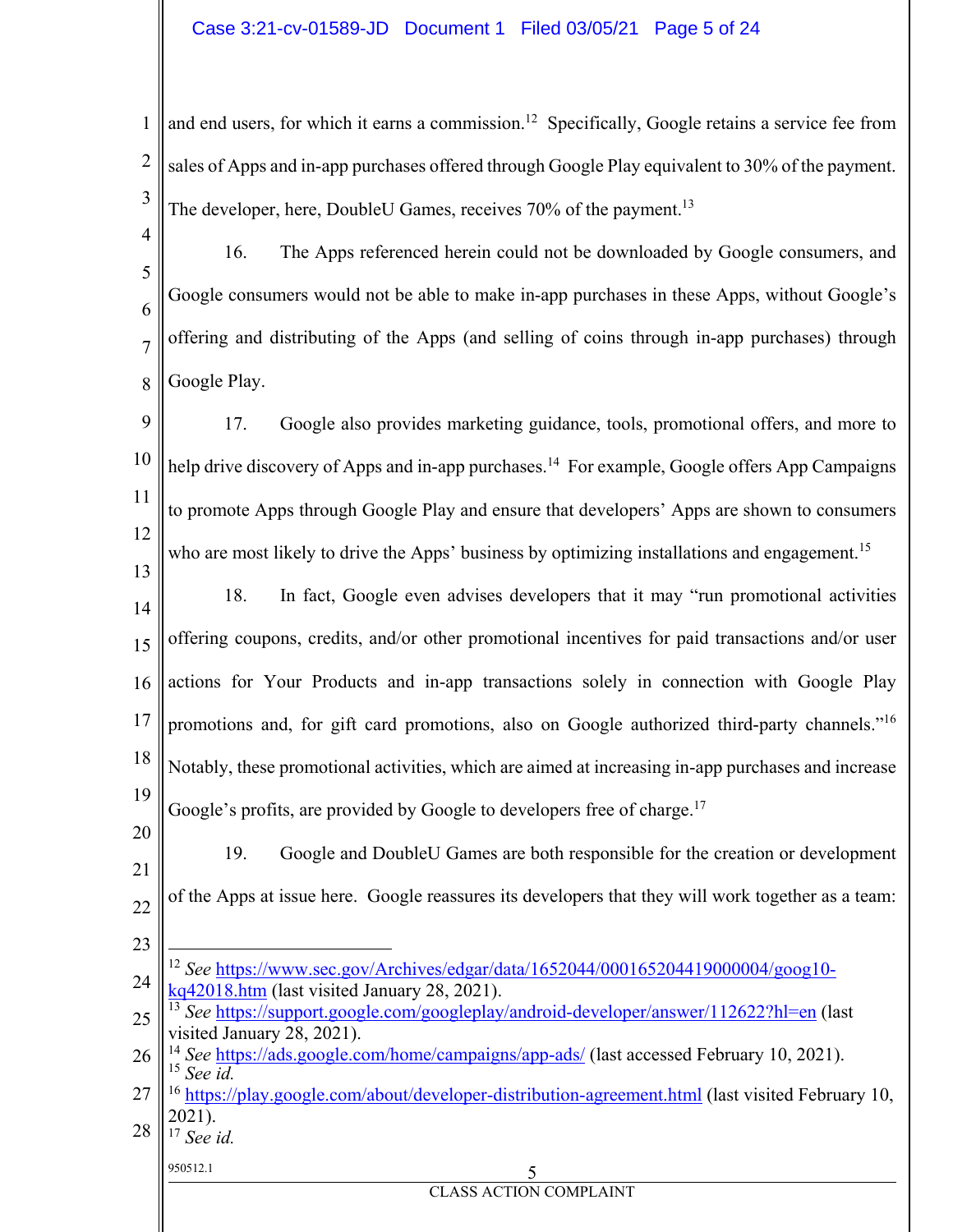1 2 3 4 "Your innovation is what drives our shared success, but with it comes responsibility. These Developer Program Policies, along with the Developer Distribution Agreement, ensure that together we continue to deliver the world's most innovative and trusted apps to over a billion people through Google Play…."18

## **Casino-Style Apps Offered Through Google Play**

20. Google permits and facilitates illegal gambling by operating as an unlicensed casino.

9 10 11 12 21. Google sells, offers, and distributes several free-to-play casino-style games (*i.e.*, slot machines and casino-style table games) developed by DoubleU Games through Google Play for consumers to download and play, including DoubleU Casino, Take 5 Slots, Hello Vegas Slots, and DoubleU Bingo ("DoubleU Games Apps").

13 14 15 16 17 18 19 22. When a consumer downloads and initially opens one of DoubleU Games Apps, the consumer is given free "coins" or "chips" to start with, *i.e.*, 100,000 or 1,000,000, to play the game. The DoubleU Games Apps work essentially like a casino slot machine or other Las Vegas-style games like blackjack, roulette, poker, keno, bingo, and other card and gambling games. A loss results in a loss of coins or chips, but the consumer has an opportunity to win additional coins or chips. Ultimately, the consumer will run out of coins or chips and will be prompted to use real money to purchase additional coins or chips for the chance to continue playing the game.

20 21 23. Consumers do not have the ability to collect actual cash as a result of "winning" games, but they do have the ability to win and therefore acquire more playing time.

22 23 24 25 26 24. Paying money in a game for a chance to win more playing time violates the antigambling laws of the twenty-five states that are at issue in this case. *See* Ala. Code § 13A-12-20 (Alabama); Ark. Code Ann. § 16-118-103 (Arkansas); Conn. Gen. Stat. § 53-278a (Connecticut); OCGA § 16-12-20 (Georgia); 720 ILCS 5/28-1 (Illinois); IC §35-45-5-1 (Indiana); KRS 528.101 (Kansas); Mass. Gen. Laws ch. 137, § 1 (Massachusetts); MN ST § 609.75 (Minnesota); MS ST §

27

 $\overline{a}$ 

5

6

7

8

- 
- $950512.1$  6 CLASS ACTION COMPLAINT

<sup>28</sup> <sup>18</sup> *See* https://support.google.com/googleplay/android-developer/topic/9858052?hl=en (last visited February 10, 2021).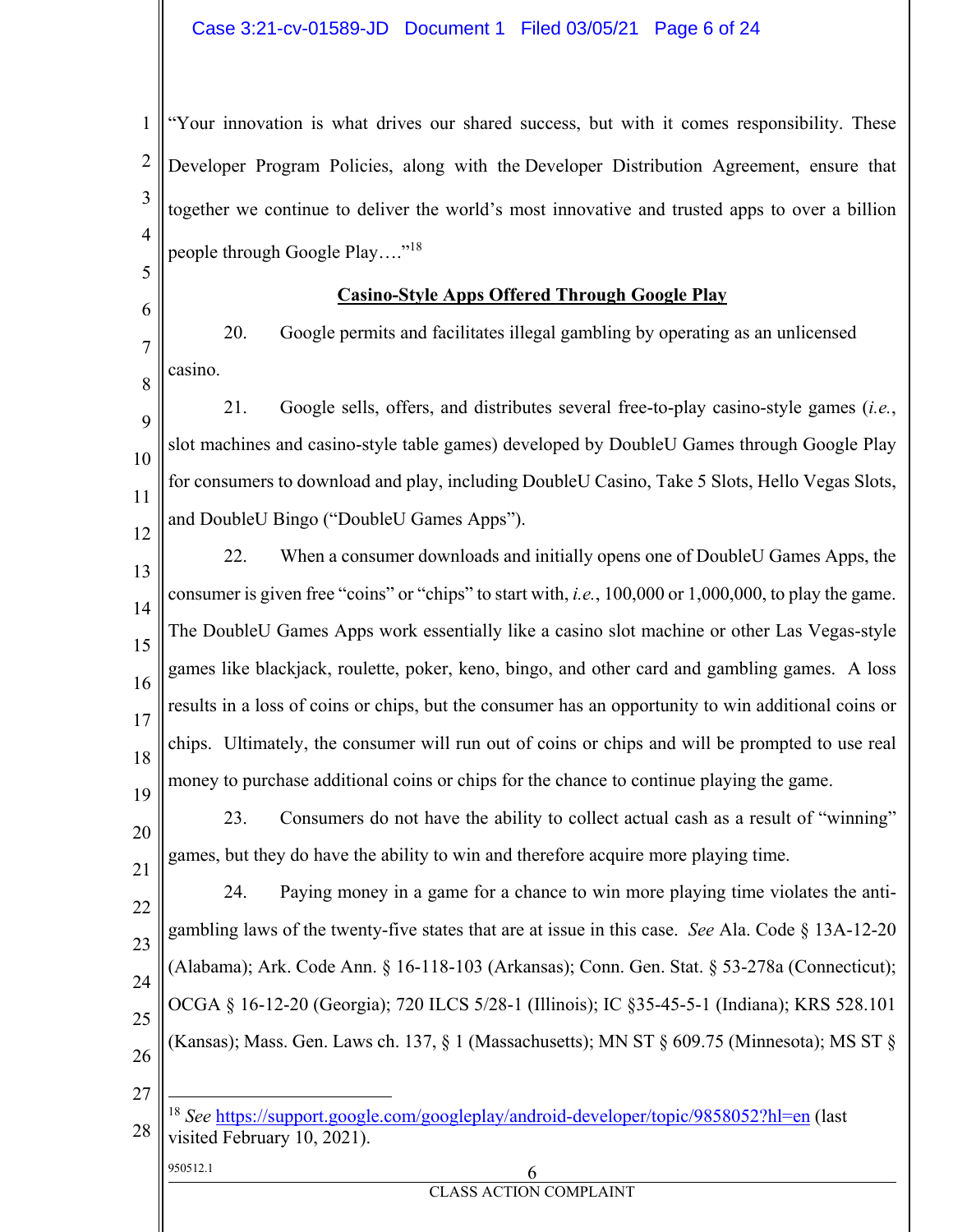# Case 3:21-cv-01589-JD Document 1 Filed 03/05/21 Page 7 of 24

| $\mathbf{1}$   | 87-1-5 (Mississippi); Mo. Rev. Stat. § 572.010 (Missouri); MT Code § 23-5-112(14) (Montana);                                                                                         |  |  |  |  |  |  |  |  |
|----------------|--------------------------------------------------------------------------------------------------------------------------------------------------------------------------------------|--|--|--|--|--|--|--|--|
| $\overline{2}$ | N.H. Rev. Stat. § 647.2 (New Hampshire); N.J. Stat. § 2C:37-1 (New Jersey); N.M. Stat. § 30-19-                                                                                      |  |  |  |  |  |  |  |  |
| 3              | 1 (New Mexico); N.Y. Penal L. 225.00 (New York); Ohio Rev. Code § 2915.01 (Ohio); Or. Rev.                                                                                           |  |  |  |  |  |  |  |  |
| $\overline{4}$ | Stat. § 167.117 (Oregon); S.C. Code § 32-1-10 (South Carolina); S.D. Codified Laws § 22-25A                                                                                          |  |  |  |  |  |  |  |  |
| 5              | (South Dakota); Tenn. Code § 39-17-501 (Tennessee); 13 V.S.A. § 2141 (Vermont); Va. Code §                                                                                           |  |  |  |  |  |  |  |  |
| 6              | 18.2-325 (Virginia); Wash. Rev. Code § 9.46.010 (Washington); W. Va. Code §61-10-5 (West                                                                                             |  |  |  |  |  |  |  |  |
| $\overline{7}$ | Virginia).                                                                                                                                                                           |  |  |  |  |  |  |  |  |
| 8              | 25.<br>In 2019, people in the United States lost approximately \$3.5 billion playing "free-                                                                                          |  |  |  |  |  |  |  |  |
| 9              | to-play" Apps like the DoubleU Games Apps. <sup>19</sup> Despite the fact that these DoubleU Games Apps                                                                              |  |  |  |  |  |  |  |  |
| 10             | do not offer an opportunity to win real money or prizes, the money spent by consumers to purchase                                                                                    |  |  |  |  |  |  |  |  |
| 11             | additional coins or chips to continue playing the Apps can lead to devastating consequences for                                                                                      |  |  |  |  |  |  |  |  |
| 12             | those who get addicted. <sup>20</sup>                                                                                                                                                |  |  |  |  |  |  |  |  |
| 13             | 26.<br>A study analyzing "free-to-play" casino-style Apps stated:                                                                                                                    |  |  |  |  |  |  |  |  |
| 14             | [Researchers] found that [free-to-play] casino gamers share many similar                                                                                                             |  |  |  |  |  |  |  |  |
| 15             | sociodemographic characteristics (e.g., employment, education, income) with<br>online gamblers. Given these similarities, it is perhaps not surprising that a strong                 |  |  |  |  |  |  |  |  |
| 16             | predictor of online gambling is engagement in [free-to-play] casino games. Putting<br>a dark line under these findings, over half (58.3%) of disordered gamblers who                 |  |  |  |  |  |  |  |  |
| 17             | were seeking treatment stated that social casino games were their first experiences<br>with gambling.                                                                                |  |  |  |  |  |  |  |  |
| 18             |                                                                                                                                                                                      |  |  |  |  |  |  |  |  |
| 19             | According to [another study], the purchase of virtual credits or virtual items makes                                                                                                 |  |  |  |  |  |  |  |  |
| 20             | the activity of [free-to-play] casino gaming more similar to gambling. Thus, micro-<br>transactions <sup>21</sup> may be a crucial predictor in the migration to online gambling, as |  |  |  |  |  |  |  |  |
| 21             | these players have now crossed a line by paying to engage in these activities.<br>Although, [sic] only 1-5% of [free-to-play] casino gamers make micro-                              |  |  |  |  |  |  |  |  |
| 22             | transactions, those who purchase virtual credits spend an average of \$78. Despite                                                                                                   |  |  |  |  |  |  |  |  |
| 23             | 19<br>https://www.king5.com/article/life/wellness/social-casino-free-to-play-gambling-addiction-                                                                                     |  |  |  |  |  |  |  |  |
| 24             | help/281-e79beef2-9ca6-4d9d-9e92-b99042f1d1cc (last accessed January 28, 2021) (hereinafter,<br>"King5").                                                                            |  |  |  |  |  |  |  |  |
| 25             | 20<br>See id.                                                                                                                                                                        |  |  |  |  |  |  |  |  |
| 26<br>27       | "Microtransactions, often abbreviated as MTX, are a business model where users can<br>purchase virtual goods with micropayments. Microtransactions are often used in free-to-play    |  |  |  |  |  |  |  |  |
| 28             | games to provide a revenue source for the developers." See<br>https://en.wikipedia.org/wiki/Microtransaction (last visited February 9, 2021).                                        |  |  |  |  |  |  |  |  |
|                | 950512.1                                                                                                                                                                             |  |  |  |  |  |  |  |  |
|                | <b>CLASS ACTION COMPLAINT</b>                                                                                                                                                        |  |  |  |  |  |  |  |  |
|                |                                                                                                                                                                                      |  |  |  |  |  |  |  |  |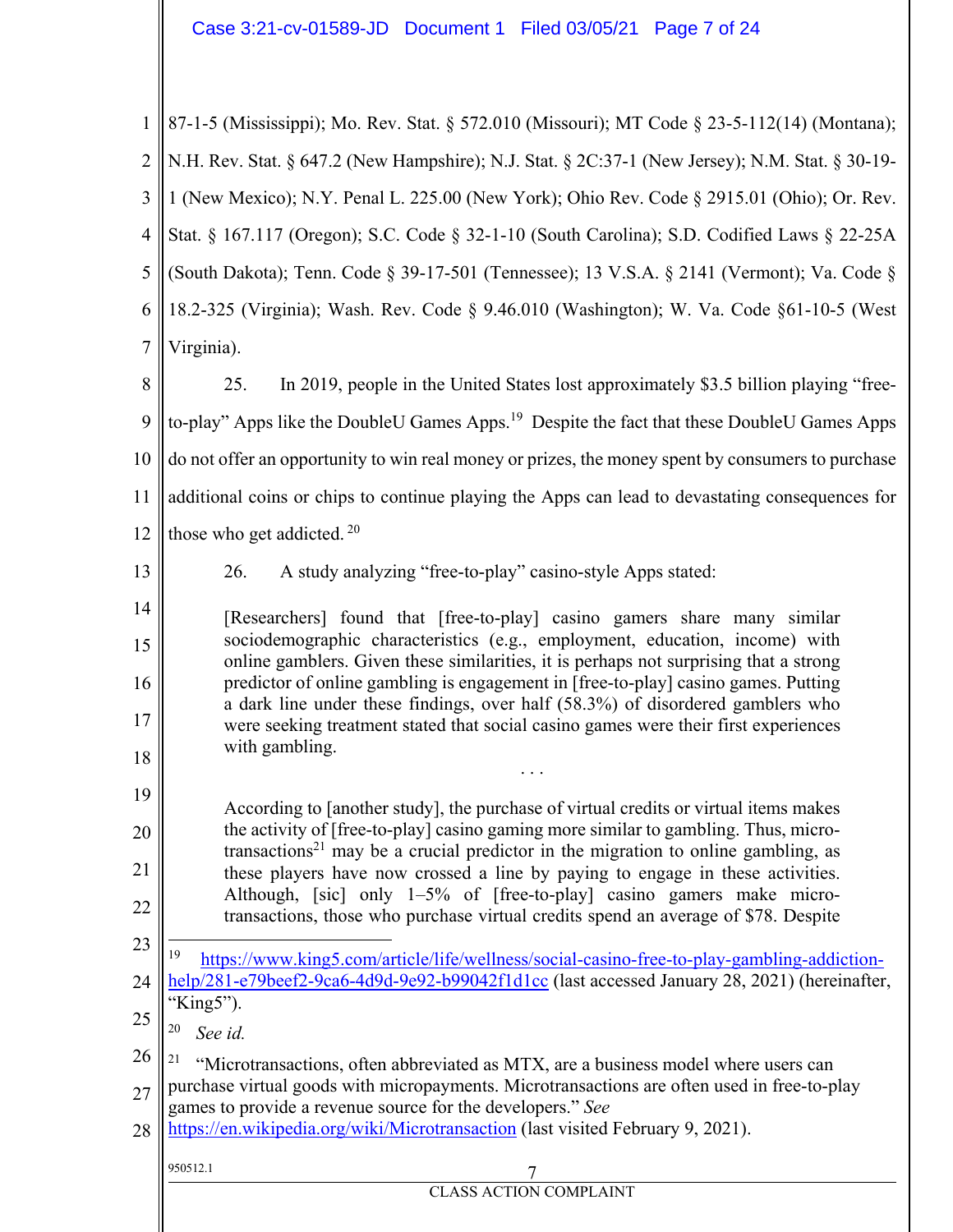# Case 3:21-cv-01589-JD Document 1 Filed 03/05/21 Page 8 of 24

| 1<br>2<br>3    | the limited numbers of social casino gamers purchasing virtual credits, revenues<br>from micro-transactions account for 60% of all [free-to-play] casino gaming<br>revenue. Thus, a significant amount of revenue is based on players' desire to<br>purchase virtual credits above and beyond what is provided to the player in seed |  |  |  |  |  |  |  |
|----------------|--------------------------------------------------------------------------------------------------------------------------------------------------------------------------------------------------------------------------------------------------------------------------------------------------------------------------------------|--|--|--|--|--|--|--|
| 4              | credits. $^{22}$                                                                                                                                                                                                                                                                                                                     |  |  |  |  |  |  |  |
|                | 27.<br>Most of the revenue earned from these casino-style Apps $(i.e., 80-90%)$ is made                                                                                                                                                                                                                                              |  |  |  |  |  |  |  |
| 5              | from a small portion ( <i>i.e.</i> , about $3\%$ ) of their players, who are specifically targeted because of the                                                                                                                                                                                                                    |  |  |  |  |  |  |  |
| 6              | large amounts they will spend. <sup>23</sup>                                                                                                                                                                                                                                                                                         |  |  |  |  |  |  |  |
| $\overline{7}$ | 28.<br>Nate Halverson, a journalist with Reveal from the Center for Investigative                                                                                                                                                                                                                                                    |  |  |  |  |  |  |  |
| 8              | Reporting said:                                                                                                                                                                                                                                                                                                                      |  |  |  |  |  |  |  |
| 9<br>10        | They're using artificial intelligence to target those specific players who, like [a<br>woman] I reported on will spend \$400,000. She didn't have \$400,000.                                                                                                                                                                         |  |  |  |  |  |  |  |
| 11             | In a regular casino, they would have seen that she didn't have the income to be<br>spending \$400k. Further, she asked them nearly a dozen times to cut her off, told                                                                                                                                                                |  |  |  |  |  |  |  |
| 12             | them she had a problem, that she couldn't stop spending. And what did they do?<br>They just gave her free chips and encouraged her to keep spending. That wouldn't                                                                                                                                                                   |  |  |  |  |  |  |  |
| 13             | happen in a real casino. This is a wild west; this is a lawless land. $24$                                                                                                                                                                                                                                                           |  |  |  |  |  |  |  |
| 14<br>15       | 29.<br>Governments across the world have acted to limit the availability of micro-                                                                                                                                                                                                                                                   |  |  |  |  |  |  |  |
| 16             | transaction-based games of chance (like the DoubleU Games Apps) due to their similarity to games                                                                                                                                                                                                                                     |  |  |  |  |  |  |  |
| 17             | of chance found in actual casinos. <sup>25</sup> Regrettably, such games have avoided regulation in the United                                                                                                                                                                                                                       |  |  |  |  |  |  |  |
| 18             | States, resulting in thousands of consumers spending millions of dollars to become addicted to                                                                                                                                                                                                                                       |  |  |  |  |  |  |  |
| 19             |                                                                                                                                                                                                                                                                                                                                      |  |  |  |  |  |  |  |
| 20             | Hyoun S. Kim, Michael J. A. Wohl, et al., Do Social Casino Gamers Migrate to Online<br>Gambling? An Assessment of Migration Rate and Potential Predictors, Journal of gambling                                                                                                                                                       |  |  |  |  |  |  |  |
| 21             | studies / co-sponsored by the National Council on Problem Gambling and Institute for the Study<br>of Gambling and Commercial Gaming (Nov. 14, 2014), available at                                                                                                                                                                    |  |  |  |  |  |  |  |
| 22             | http://link.springer.com/content/pdf/10.1007%2Fs10899-014-9511-0.pdf (citations omitted).<br>King5, supra note 19.                                                                                                                                                                                                                   |  |  |  |  |  |  |  |
| 23             | 24<br>Id.                                                                                                                                                                                                                                                                                                                            |  |  |  |  |  |  |  |
| 24             | In late August 2014, South Korea began regulating "social gambling" games, including                                                                                                                                                                                                                                                 |  |  |  |  |  |  |  |
| 25             | games similar to the DoubleU Games Apps, by "ban[ning] all financial transactions directed" to                                                                                                                                                                                                                                       |  |  |  |  |  |  |  |
| 26             | the games. PokerNews.com, Korea Shuts Down All Facebook Games In Attempt To Regulate<br>Social Gambling   PokerNews, https://www.pokernews.com/news/2014/09/korea-shuts-down-                                                                                                                                                        |  |  |  |  |  |  |  |
| 27             | facebook-games-19204.htm (last visited Feb. 11, 2019). Similarly, "the Maltese Lotteries and<br>Gambling Authority (LGA) invited the national Parliament to regulate all digital games with                                                                                                                                          |  |  |  |  |  |  |  |
| 28             | prizes by the end of 2014." Id.                                                                                                                                                                                                                                                                                                      |  |  |  |  |  |  |  |
|                | 950512.1<br>8                                                                                                                                                                                                                                                                                                                        |  |  |  |  |  |  |  |
|                | <b>CLASS ACTION COMPLAINT</b>                                                                                                                                                                                                                                                                                                        |  |  |  |  |  |  |  |
|                |                                                                                                                                                                                                                                                                                                                                      |  |  |  |  |  |  |  |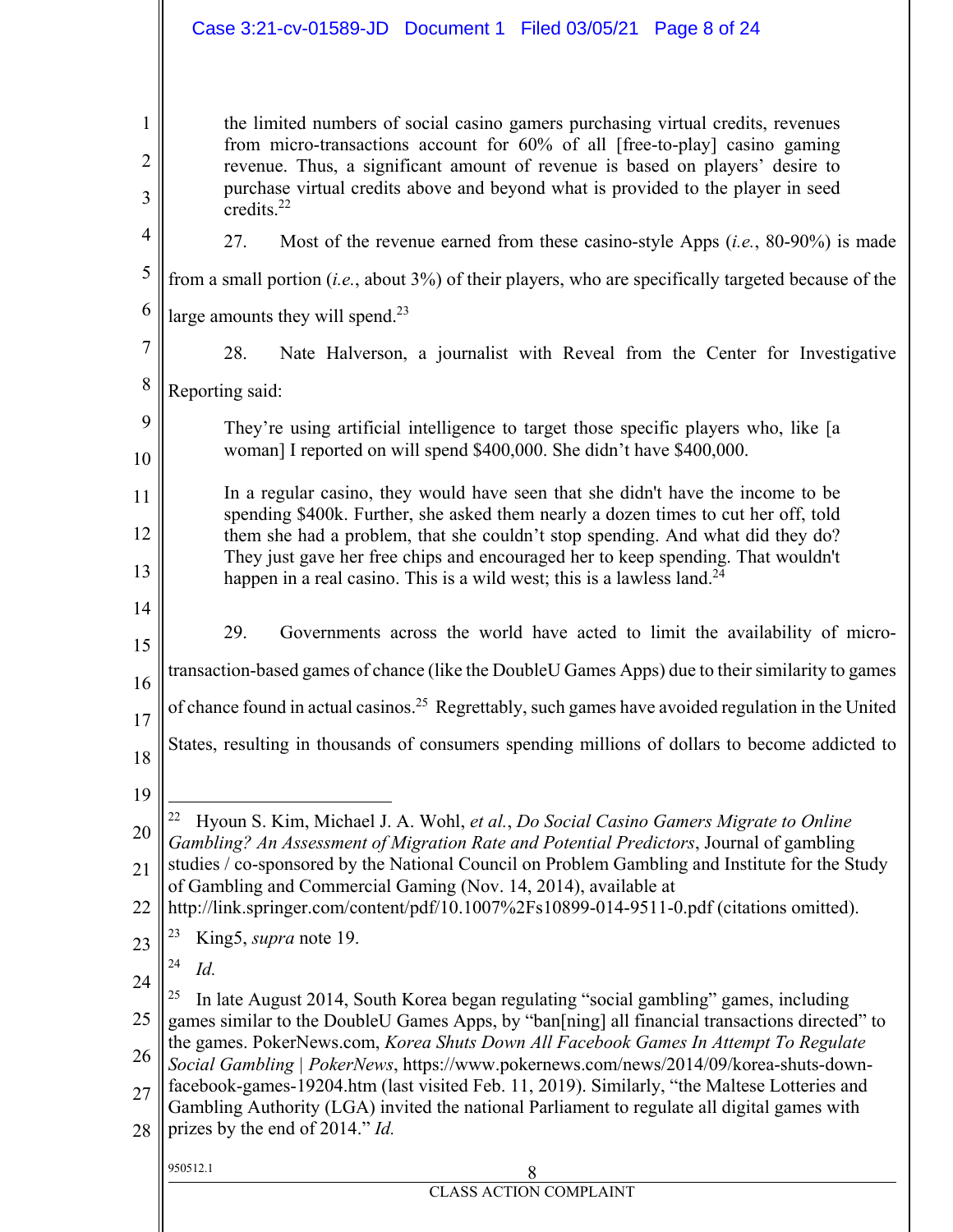1 2 these unlawful games that they downloaded from Google Play, while Google earns a substantial profit.

3 4 5 6 30. Since Google is responsible, in part, for the creation or development of the DoubleU Games Apps and provides the *sole* means by which DoubleU Games can offer, distribute, and sell its DoubleU Games Apps to Google consumers (*i.e.*, through Google Play), Google functions as an information content provider for the subject DoubleU Games Apps.

- 7 8 31. Accordingly, Google actively enables, permits, promotes, and profits from illegal gambling.
- 9

## **The History of Civil Remedy Statutes for Recovery of Gambling Losses**

10 11 12 13 14 32. Purportedly, "[i]n the seventeenth and eighteenth centur[ies], gambling among the British gentry was rampant."<sup>26</sup> Problems were created for England's land-based aristocracy because of large transfers of wealth or property related to gambling. This problem apparently led the English in 1710 to adopt "[a]n Act for the better preventing of excessive and deceitful gaming," 9 Anne, ch. 14 (1710), which is known as the *Statute of Anne* (named after Britain's then reigning

15 Oueen $)^{27}$ 

22

16 17 18 33. "England's *Statute of Anne*…provided for a recovery action by the losing gambler, or any other person on the gambler's behalf, for gambling debts already paid."<sup>28</sup> It stated, in pertinent part, that:

19 20 21 [A]ny Person . . . who shall . . . by playing at Cards, Dice, Tables, or other Game or Games whatsoever, or by betting on the Sides or Hands of such as do play any of the Games aforesaid, lose to any . . . Person . . . so playing or betting in the whole, the Sum or Value of ten Pounds, and shall pay or deliver the same or any Part thereof, the Person . . . losing and paying or delivering the same, shall be at Liberty

#### 23  $\overline{a}$ 26 Ronald J. Rychlak, *The Introduction of Casino Gambling: Public Policy and the Law*, 64 Miss. L.J. 291, 296 n.32 (1995).

- 24 27 State of Tennessee Office of the Attorney General, *Applicability of Statute of Anne Provisions Regarding Gambling*, Opinion No. 04-046 (March 18, 2004), available at
- 25 https://www.tn.gov/content/dam/tn/attorneygeneral/documents/ops/2004/op04-046.pdf (last

26 visited January 28, 2021).

27 28 28 Joseph Kelly, *Caught in the Intersection Between Public Policy and Practicality: A Survey of the Legal Treatment of Gambling-Related Obligations in the United States*, 5 Chap. L. Rev. 87 (2002).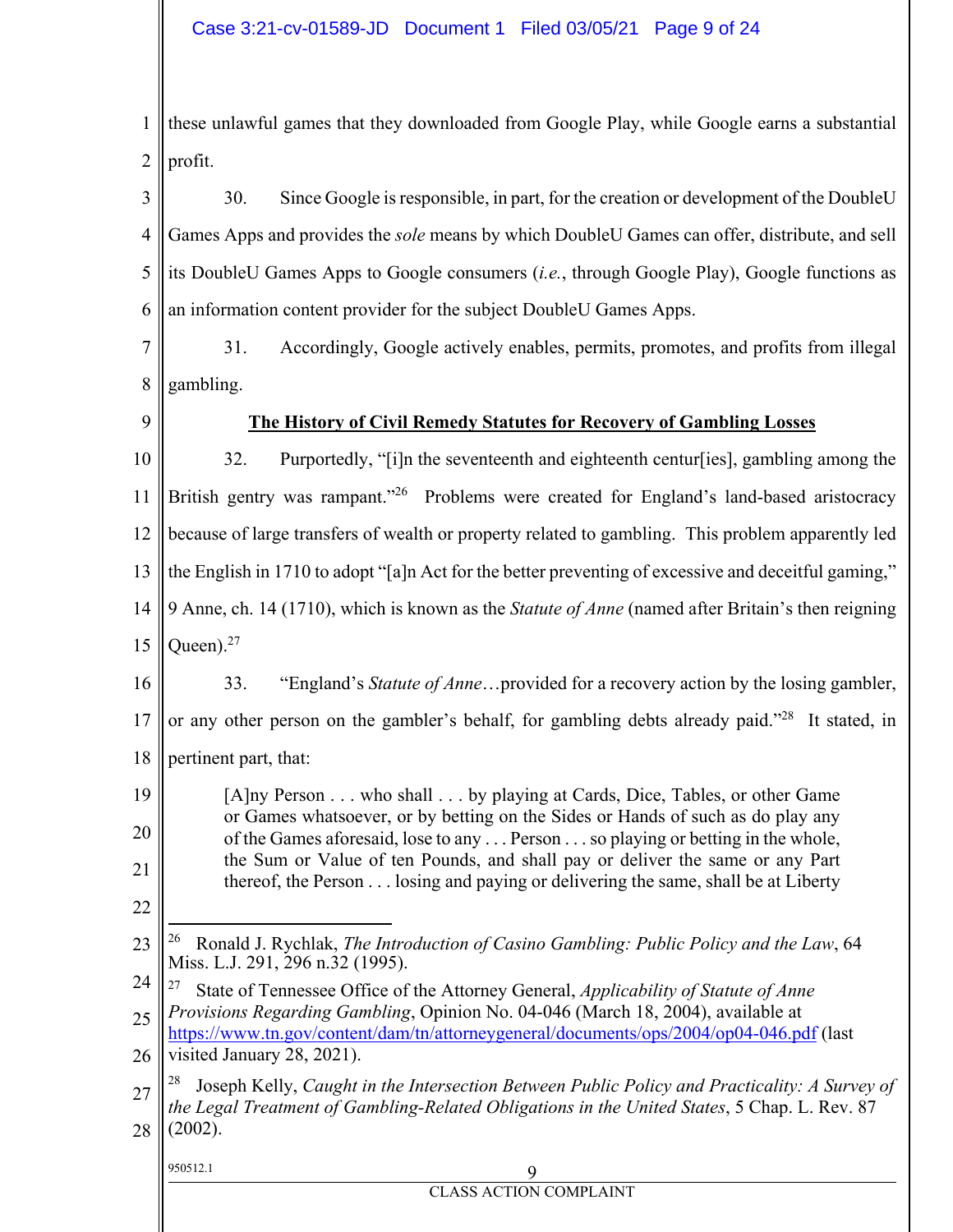## Case 3:21-cv-01589-JD Document 1 Filed 03/05/21 Page 10 of 24

within three Months then next, to sue for and recover the Money or Goods so lost, and paid or delivered or any Part thereof, from the respective Winner . . . thereof, with Costs of Suit, by Action of Debt . . . . <sup>29</sup>

2

1

3 4 5 6 7 8 34. The twenty-five states at issue here – Alabama, Arkansas, Connecticut, Georgia, Illinois, Indiana, Kentucky, Massachusetts, Minnesota, Mississippi, Missouri, Montana, New Hampshire, New Jersey, New Mexico, New York, Ohio, Oregon, South Carolina, South Dakota, Tennessee, Vermont, Virginia, Washington, and West Virginia – have enacted civil remedy statutes designed to curtail excessive gambling losses based on legal principals adopted from the *Statute of Anne*.

9 10 11 12 13 14 15 16 17 35. These states have similar statutes that prohibit profiting from unlawful gambling activity and provide a statutory civil cause of action to recover money paid and lost due to gambling: Ala. Code § 8-1-150; Ark. Code Ann. § 16-118-103; Conn. Gen. Stat. § 52-554; OCGA § 13-8-3; 720 ILCS 5/28-8; IC 34-16-1-2; KRS 372.020; Mass. Gen. Laws ch. 137, § 1; MN ST § 541.20; MS ST § 87-1-5; Mo. Rev. Stat. § 434.030; MT Code § 23-5-131; N.H. Rev. Stat. § 338:3; N.J. Stat. § 2A:40-5; N.M. Stat. § 44-5-1; N.Y. Gen. Oblig. Law §§ 5-419, 5-421; Ohio Rev. Code § 3763.02; Or. Rev. Stat. § 30.740; S.C. Code § 32-1-10; S.D. Codified Laws § 21-6-1; Tenn. Code § 28-3-106; 9 V.S.A. § 3981; Va. Code § 11-15; Wash. Rev. Code § 4.24.070; and W. Va. Code § 55-9-3 ("Civil Remedy Statutes for Recovery of Gambling Losses").

18

## **Facts Specific to Plaintiff**

19 20 21 22 23 24 36. In or around 2013, Plaintiff downloaded one of DoubleU Games Apps, DoubleU Casino, on her Android devices from Google Play. Plaintiff initially played DoubleU Casino games for free, but eventually purchased coins through in-app purchases (paid directly to Google) so she could continue playing. Plaintiff purchased coins in increments of between \$39.99 and \$99.99 on multiple occasions. One week prior to filing of this Complaint, Plaintiff made a \$59.99 coin purchase to Google to continue playing DoubleU Casino games.

- 25
- 26

## $950512.1$  10

 $\overline{a}$ 

<sup>27</sup> 28 <sup>29</sup> An Act for the Better Preventing of Excessive and Deceitful Gaming, 1710, 9 Ann. c. 14,  $\S$  2 (Eng.).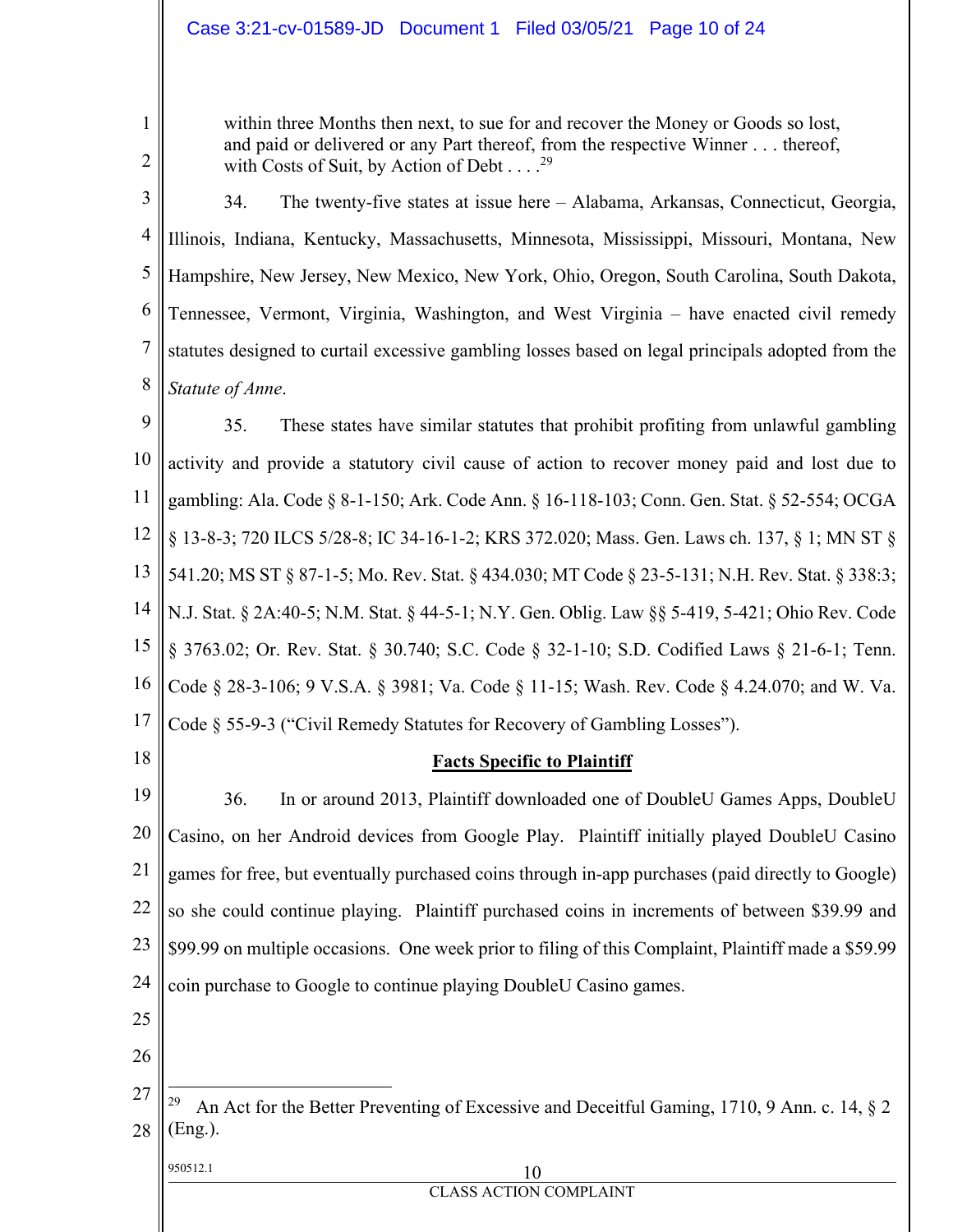| $\mathbf{1}$   | Accordingly, Plaintiff, on behalf of herself and all others similarly situated, seeks<br>37.                                                                                                                                        |  |  |  |  |  |  |  |  |
|----------------|-------------------------------------------------------------------------------------------------------------------------------------------------------------------------------------------------------------------------------------|--|--|--|--|--|--|--|--|
| $\overline{2}$ | to recover money paid and lost due to gambling on the DoubleU Games Apps pursuant to state                                                                                                                                          |  |  |  |  |  |  |  |  |
| 3              | law, as set forth herein.                                                                                                                                                                                                           |  |  |  |  |  |  |  |  |
| 4              | <b>CLASS ACTION ALLEGATIONS</b>                                                                                                                                                                                                     |  |  |  |  |  |  |  |  |
| 5              | 38.<br>Pursuant to the provisions of Rules 23(a), (b)(2), and (b)(3) of the Federal Rules of                                                                                                                                        |  |  |  |  |  |  |  |  |
| 6              | Civil Procedure, Plaintiff brings this action on behalf of herself and the following Multistate Class                                                                                                                               |  |  |  |  |  |  |  |  |
| 7              | and State Classes (collectively "Class"):                                                                                                                                                                                           |  |  |  |  |  |  |  |  |
| 8              | <b>Multistate Class:</b>                                                                                                                                                                                                            |  |  |  |  |  |  |  |  |
| 9              | All persons who paid money to Google for coins to wager on one of the DoubleU                                                                                                                                                       |  |  |  |  |  |  |  |  |
| 10             | Games Apps and reside in Alabama, Arkansas, Connecticut, Georgia, Illinois,<br>Indiana, Kentucky, Massachusetts, Minnesota, Mississippi, Missouri, Montana,<br>New Hampshire, New Jersey, New Mexico, New York, Ohio, Oregon, South |  |  |  |  |  |  |  |  |
| 11             | Carolina, South Dakota, Tennessee, Vermont, Virginia, Washington, and West<br>Virginia.                                                                                                                                             |  |  |  |  |  |  |  |  |
| 12             | <b>Alabama State Class:</b>                                                                                                                                                                                                         |  |  |  |  |  |  |  |  |
| 13             |                                                                                                                                                                                                                                     |  |  |  |  |  |  |  |  |
| 14             | All persons who paid money to Google for coins to wager on the DoubleU Games<br>Apps and reside in Alabama.                                                                                                                         |  |  |  |  |  |  |  |  |
| 15             | <b>Arkansas State Class:</b>                                                                                                                                                                                                        |  |  |  |  |  |  |  |  |
| 16             | All persons who paid money to Google for coins to wager on the DoubleU Games<br>Apps and reside in Arkansas.                                                                                                                        |  |  |  |  |  |  |  |  |
| 17<br>18       | <b>Connecticut State Class:</b>                                                                                                                                                                                                     |  |  |  |  |  |  |  |  |
| 19             | All persons who paid money to Google for coins to wager on the DoubleU Games<br>Apps and reside in Connecticut.                                                                                                                     |  |  |  |  |  |  |  |  |
| 20             | <b>Georgia State Class:</b>                                                                                                                                                                                                         |  |  |  |  |  |  |  |  |
| 21             | All persons who paid money to Google for coins to wager on the DoubleU Games                                                                                                                                                        |  |  |  |  |  |  |  |  |
| 22             | Apps and reside in Georgia.                                                                                                                                                                                                         |  |  |  |  |  |  |  |  |
| 23             | <b>Illinois State Class:</b>                                                                                                                                                                                                        |  |  |  |  |  |  |  |  |
| 24             | All persons who paid money to Google for coins to wager on the DoubleU Games<br>Apps and reside in Illinois.                                                                                                                        |  |  |  |  |  |  |  |  |
| 25             | <b>Indiana State Class:</b>                                                                                                                                                                                                         |  |  |  |  |  |  |  |  |
| 26             | All persons who paid money to Google for coins to wager on the DoubleU Games                                                                                                                                                        |  |  |  |  |  |  |  |  |
| 27             | Apps and reside in Indiana.                                                                                                                                                                                                         |  |  |  |  |  |  |  |  |
| 28             |                                                                                                                                                                                                                                     |  |  |  |  |  |  |  |  |
|                | 950512.1<br>11                                                                                                                                                                                                                      |  |  |  |  |  |  |  |  |
|                | <b>CLASS ACTION COMPLAINT</b>                                                                                                                                                                                                       |  |  |  |  |  |  |  |  |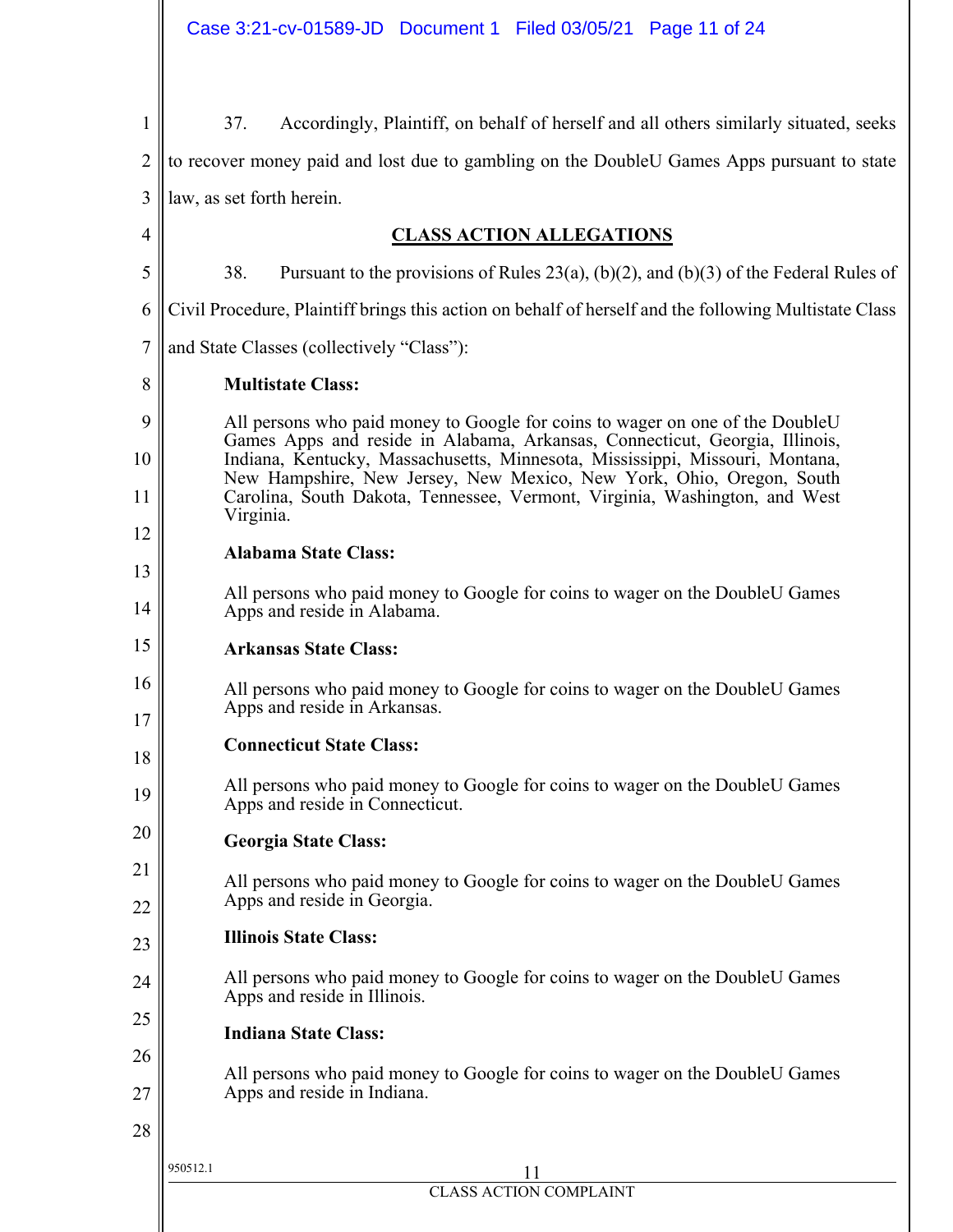## **Kentucky State Class:**

1

2

3

4

5

6

7

8

9

10

11

12

13

15

16

17

18

20

21

22

23

24

25

26

28

All persons who paid money to Google for coins to wager on the DoubleU Games Apps and reside in Kentucky.

## **Massachusetts State Class:**

All persons who paid money to Google for coins to wager on the DoubleU Games Apps and reside in Massachusetts.

## **Minnesota State Class:**

All persons who paid money to Google for coins to wager on the DoubleU Games Apps and reside in Minnesota.

## **Mississippi State Class:**

All persons who paid money to Google for coins to wager on the DoubleU Games Apps and reside in Mississippi.

## **Montana State Class:**

All persons who paid money to Google for coins to wager on the DoubleU Games Apps and reside in Montana.

#### 14 **New Hampshire State Class:**

All persons who paid money to Google for coins to wager on the DoubleU Games Apps and reside in New Hampshire.

## **New Jersey State Class:**

All persons who paid money to Google for coins to wager on the DoubleU Games Apps and reside in New Jersey.

#### 19 **New Mexico State Class:**

All persons who paid money to Google for coins to wager on the DoubleU Games Apps and reside in New Mexico.

## **New York State Class:**

All persons who paid money to Google for coins to wager on the DoubleU Games Apps and reside in New York.

## **Ohio State Class:**

All persons who paid money to Google for coins to wager on the DoubleU Games Apps and reside in Ohio.

#### 27 / / /

/ / /

### 950512.1 12 CLASS ACTION COMPLAINT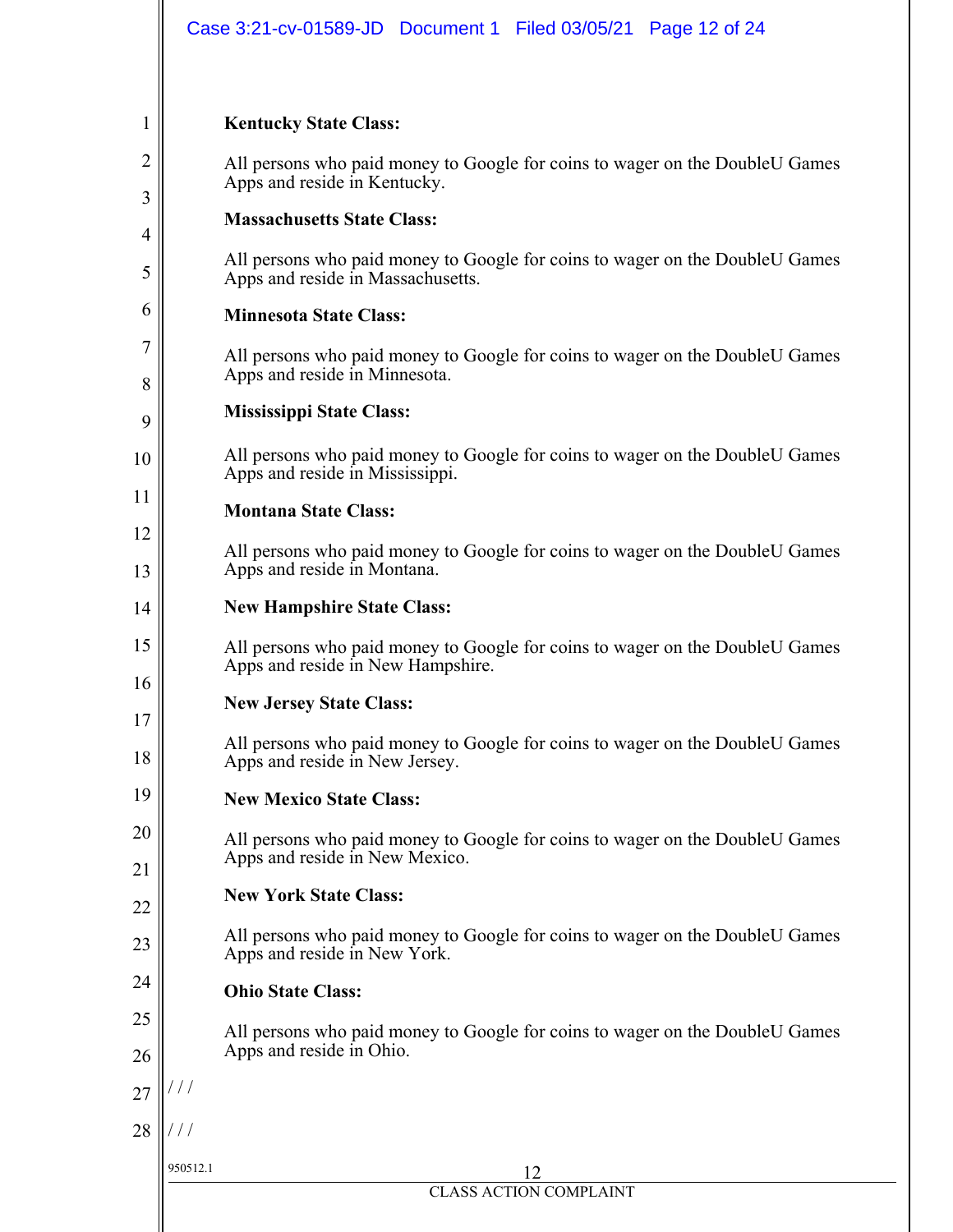## **Oregon State Class:**

1

2

3

4

5

6

7

8

9

10

11

12

13

14

15

16

18

20

21

All persons who paid money to Google for coins to wager on the DoubleU Games Apps and reside in Oregon.

## **South Carolina State Class:**

All persons who paid money to Google for coins to wager on the DoubleU Games Apps and reside in South Carolina.

## **South Dakota State Class:**

All persons who paid money to Google for coins to wager on the DoubleU Games Apps and reside in South Dakota.

## **Tennessee State Class:**

All persons who paid money to Google for coins to wager on the DoubleU Games Apps and reside in Tennessee.

## **Vermont State Class:**

All persons who paid money to Google for coins to wager on the DoubleU Games Apps and reside in Vermont.

## **Virginia State Class:**

All persons who paid money to Google for coins to wager on the DoubleU Games Apps and reside in Virginia.

#### 17 **Washington State Class:**

All persons who paid money to Google for coins to wager on the DoubleU Games Apps and reside in Washington.

19 **West Virginia State Class:** 

950512.1 13

All persons who paid money to Google for coins to wager on the DoubleU Games Apps and reside in West Virginia.

22 23 24 25 26 27 28 39. Excluded from the Class are DoubleU Games and its officers, directors, legal representatives, successors, subsidiaries, and assigns; Google itself, any entity in which Google has controlling interests, and Google's officers, directors, legal representatives, successors, subsidiaries, and assigns; and any judicial officer presiding over this matter, members of their immediate family, members of their judicial staff, and any judge sitting in the presiding court system who may hear an appeal of any judgment entered.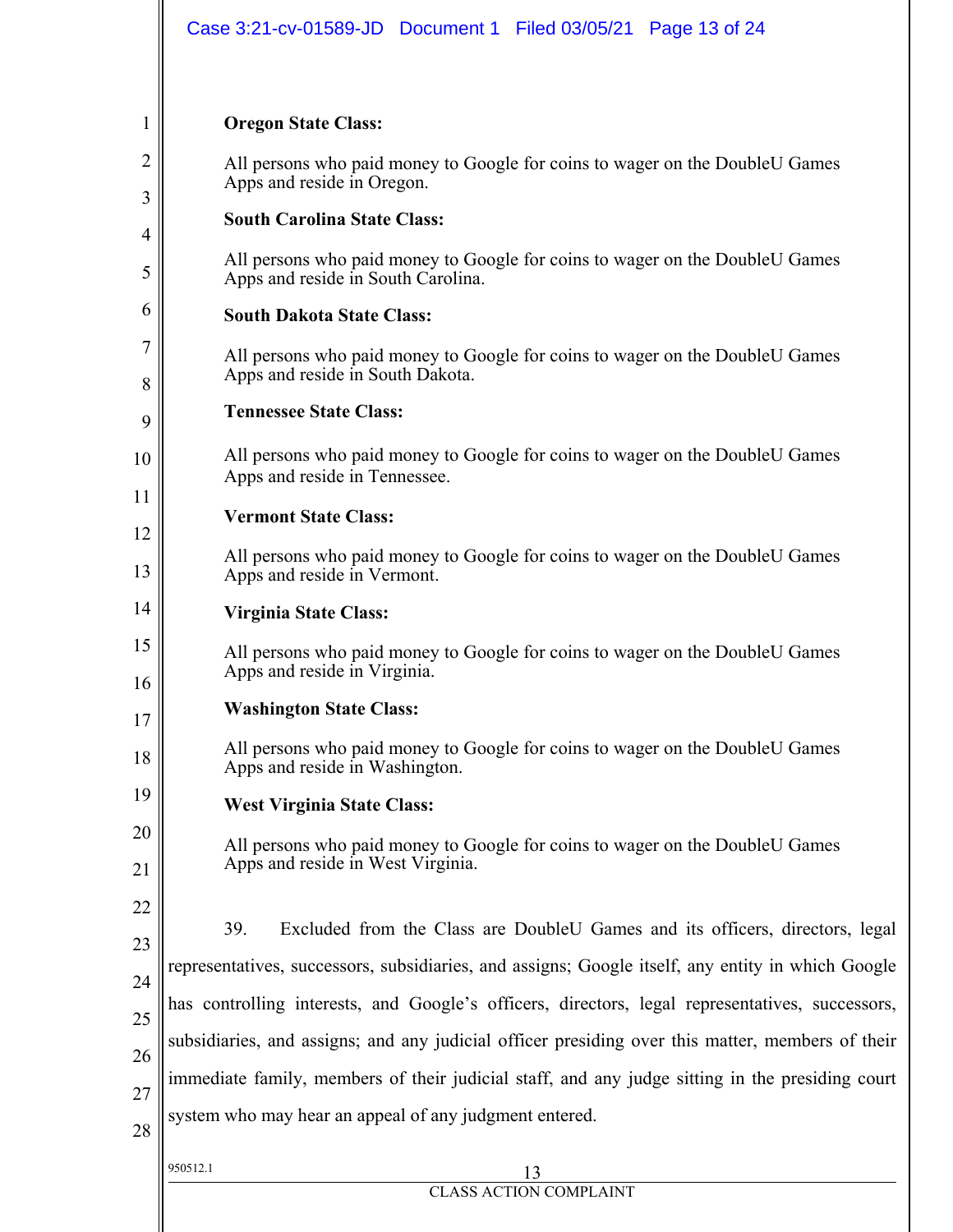- 1 2 3 40. Certification of Plaintiff's claims for classwide treatment is appropriate because Plaintiff can prove the elements of her claims on a classwide basis using the same evidence as would be used to prove those elements in an individual action asserting the same claims.
- 4 5 6 7 41. This action has been brought and may be properly maintained on behalf of the Multistate and/or State Classes proposed herein under Rule 23 of the Federal Rule of Civil Procedure and satisfies the numerosity, commonality, typicality, adequacy, predominance, and superiority requirements of its provisions.
- 8 9 42. Plaintiff reserves the right to amend the Multistate and State Class definitions based on information learned through discovery.
- 10 11 12 13 14 15 43. **Numerosity. Fed. R. Civ. P. 23(a)(1).** Consistent with Rule 23(a)(1), the members of the Class are so numerous and geographically dispersed that the joinder of all members is impractical. While the exact number of class members is unknown to Plaintiff at this time, there are millions of reviews for some Gambling Apps, suggesting that at least hundreds of thousands of people have downloaded and played the subject DoubleU Games Gambling Apps. The members of the Class can be readily identified through Google's records.
- 16 17 18 44. **Commonality and Predominance. Fed. R. Civ. P. 23(a)(2) and (b)(3).** This action involves common questions of law and fact that predominate over any questions affecting individual Class members. The common questions include, but are not limited to:
- 19 a. Whether Defendants engaged in the conduct alleged herein;
- 20 21 22 b. Whether these virtually identical DoubleU Games Apps offered and distributed by Google for download and for sale of in-app purchases through Defendants' Google Play violate the Civil Remedy Statutes for Recovery of Gambling Losses;
- 23 24 c. Whether gambling for additional playtime constitutes a thing of value under the Civil Remedy Statutes for Recovery of Gambling Losses;
- 25 26 27 d. Whether Defendants violated the Civil Remedy Statutes for Recovery of Gambling Losses through their active participation in the promotion and sale of in-app purchases through Google Play;
- 28
- 

### $950512.1$  14 CLASS ACTION COMPLAINT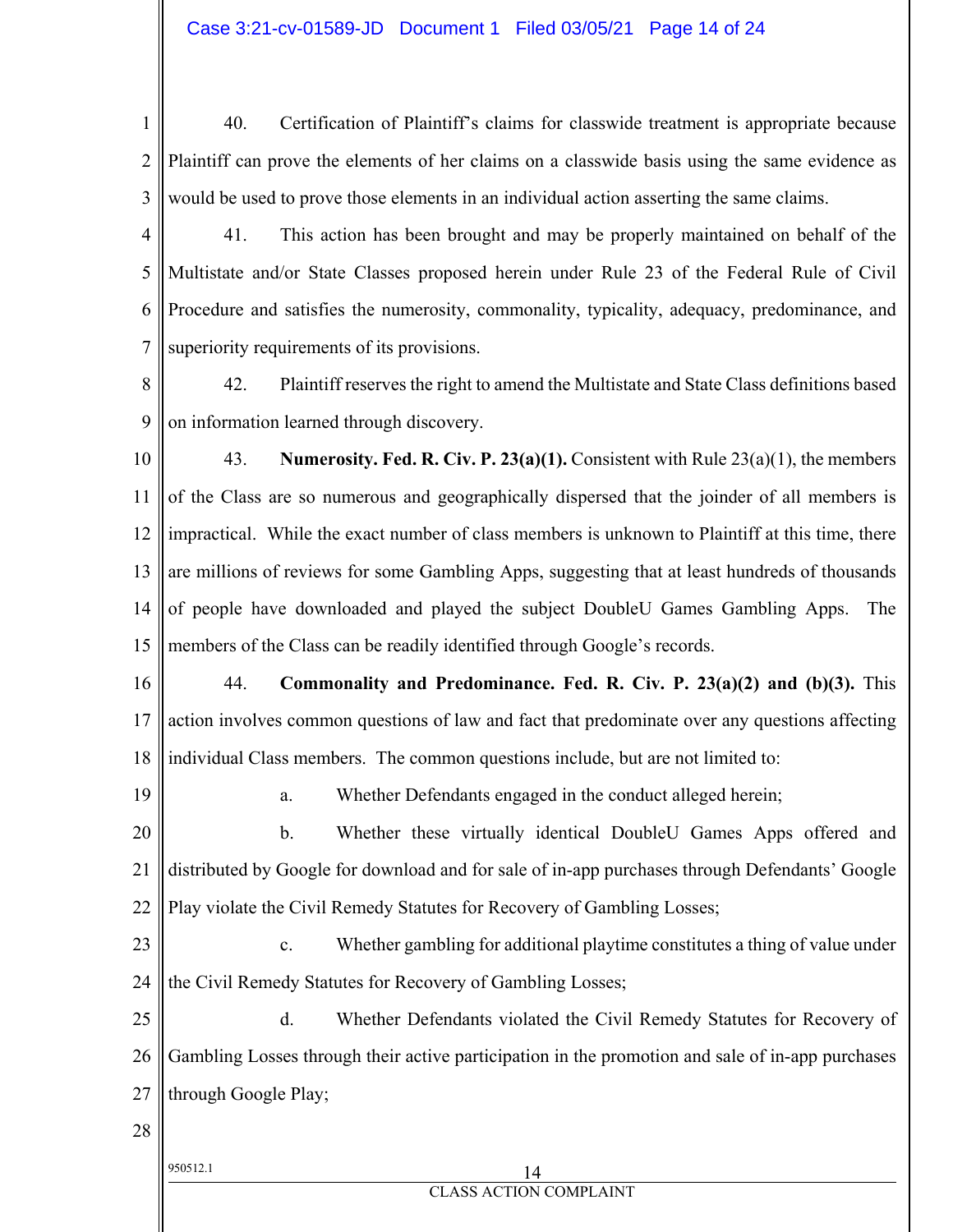1 2 3 e. Whether Plaintiff and the Class members are entitled to recover the money they lost on the DoubleU Games Apps under the Civil Remedy Statutes for Recovery of Gambling Losses;

4 5 f. Whether Defendants have been unjustly enriched under applicable state laws; and

6

7 g. Such other common factual and legal issues as are apparent from the allegations and causes of action asserted in the Complaint.

8 9 10 11 45. **Typicality. Fed. R. Civ. P. 23(a)(3).** Plaintiff's claims are typical of other Class members' claims because Plaintiff and Class members were subjected to the same allegedly unlawful conduct and damaged in the same way, *i.e.*, they all lost money to Google in an effort to win additional playtime on the DoubleU Games Apps.

12 13 14 15 16 46. **Adequacy. Fed. R. Civ. P. 23(a)(4).** Consistent with Rule 23(a)(4), Plaintiff will fairly and adequately represent the Class. Plaintiff has the best interests of the members of the Class in mind. Plaintiff has no conflicts of interest with the Class. Plaintiff's counsel are competent and experienced in litigating class actions, including extensive experience in consumer protection claims. Plaintiff intends to vigorously prosecute this case.

17 18 19 20 21 22 23 24 25 26 47. **Superiority. Fed. R. Civ. P. 23(b)(3).** A class action is superior to other available methods for the fair and efficient adjudication of these claims because individual joinder of the claims of all members of the Class is impracticable. Many members of the Class are without the financial resources necessary to pursue this matter. Even if some could afford to litigate claims separately, such a result would be unduly burdensome to the courts in which the individualized cases would proceed. Individual litigation increases the time and expense of resolving a common dispute concerning Defendants' actions toward an entire group of individuals. Class action procedures allow for far fewer management difficulties in matters of this type and provide the unique benefits of unitary adjudication, economies of scale, and comprehensive supervision over the entire controversy by a single judge in a single court.

 $950512.1$  15 27 28 48. The Class may be certified pursuant to Rule 23(b)(2) of the Federal Rules of Civil Procedure because Defendants have acted on grounds generally applicable to the Class, thereby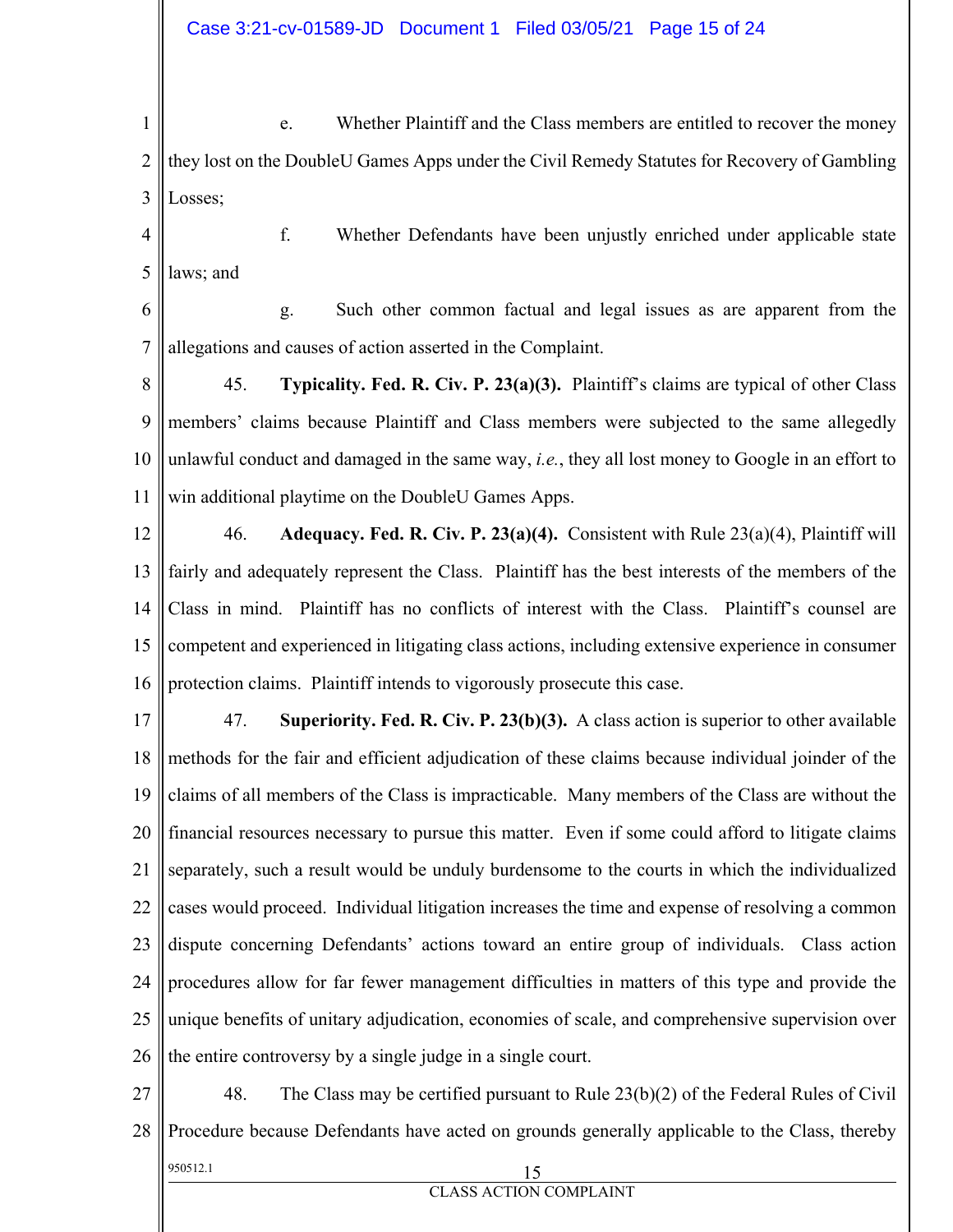1 2 making final injunctive relief and corresponding declaratory relief appropriate with respect to the claims raised by the Class.

3 4 5 6 7 49. The Class may also be certified pursuant to Rule 23(b)(3) of the Federal Rules of Civil Procedure because questions of law and fact common to members of the Class will predominate over questions affecting individual members, and a class action is superior to other methods for fairly and efficiently adjudicating the controversy and causes of action described in this Complaint.

## **CAUSES OF ACTION**

## **COUNT I**

## **VIOLATION OF CIVIL REMEDY STATUTES FOR RECOVERY OF GAMBLING LOSSES**

12 13 50. Plaintiff realleges and incorporates the preceding paragraphs, as if fully set forth herein.

14 15 16 17 18 19 20 21 51. Plaintiff brings this claim on behalf of herself and the Multistate Class under the Civil Remedy Statutes for Recovery of Gambling Losses, which are materially uniform in the states of Alabama, Arkansas, Connecticut, Georgia, Illinois, Indiana, Kentucky, Massachusetts, Minnesota, Mississippi, Missouri, Montana, New Hampshire, New Jersey, New Mexico, New York, Ohio, Oregon, South Carolina, South Dakota, Tennessee, Vermont, Virginia, Washington, and West Virginia. In the alternative, Plaintiff brings this action on behalf of each State Class under the Civil Remedy Statute for Recovery of Gambling Losses enacted under the law of each state.

22 23 24 52. The twenty-five states identified above have enacted the following Civil Remedy Statutes for Recovery of Gambling Losses, all of which are materially similar and were designed to effectuate the states' public policy against gambling.

25 26 27 a. Ala. Code § 8-1-150(a) ("Any person who has paid any money or delivered any thing of value lost upon any game or wager may recover such money, thing, or its value by an action commenced within six months from the time of such payment or delivery.");

28

8

9

10

11

### $950512.1$  16 CLASS ACTION COMPLAINT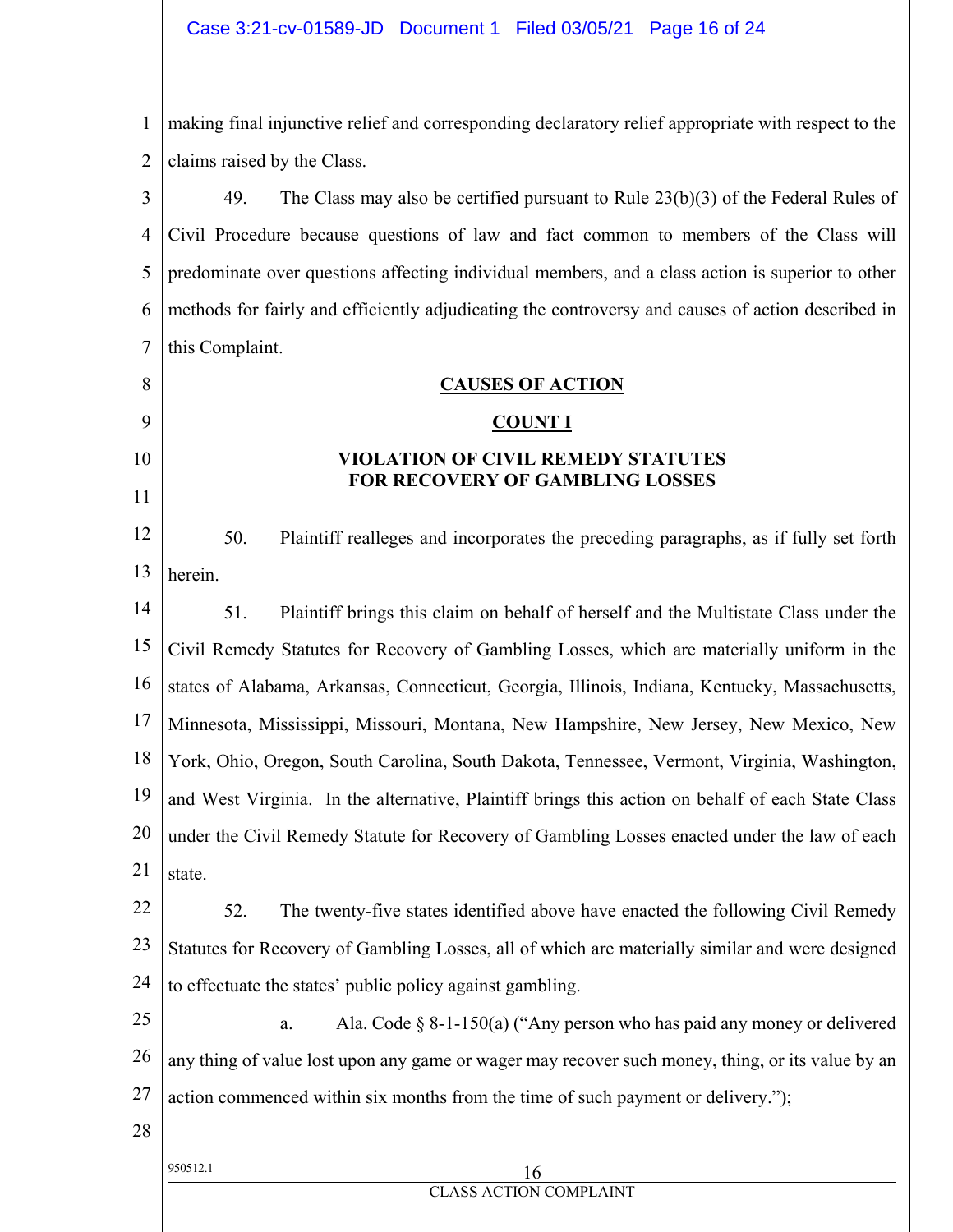1 2 3 4 b. Ark. Code Ann.  $\S$  16-118-103(a)(1)(A)(i) ("Any person who loses any money or property at any game or gambling device, or any bet or wager whatever, may recover the money or property by obtaining a judgment ordering the return of the money or property following an action against the person winning the money or property.");

5 6 7 8 9 c. Conn. Gen. Stat. § 52-554 ("Any person who, by playing at any game, or betting on the sides or hands of such as play at any game…loses the sum or value of one dollar in the whole and pays or delivers the same or any part thereof, may, within three months next following, recover from the winner the money or the value of the goods so lost and paid or delivered….");

10 11 12 13 14 d. OCGA § 13-8-3(b) ("Money paid or property delivered upon a gambling consideration may be recovered from the winner by the loser by institution of an action for the same within six months after the loss and, after the expiration of that time, by institution of an action by any person, at any time within four years, for the joint use of herself and the educational fund of the county.");

15 16 17 18 19 e. 720 ILCS 5/28-8(a) ("Any person who by gambling shall lose to any other person, any sum of money or thing of value, amounting to the sum of \$50 or more and shall pay or deliver the same or any part thereof, may sue for and recover the money or other thing of value, so lost and paid or delivered, in a civil action against the winner thereof, with costs, in the circuit court…");

20 21 22 23 f. IC 34-16-1-2 ("If a person, by betting on a game or on the hands or sides of persons playing a game: (1) loses any money or other property; and (2) delivers any part of the money or other property; the person may bring a civil action, within one hundred eighty (180) days, to recover the money or other property so lost and delivered.");

24 25 26 27 28 g. KRS 372.020 ("If any person loses to another at one (1) time, or within twenty-four (24) hours, five dollars (\$5) or more, or anything of that value, and pays, transfers or delivers it, the loser or any of his creditors may recover it, or its value, from the winner, or any transferee of the winner, having notice of the consideration, by action brought within five (5) years after the payment, transfer or delivery.");

CLASS ACTION COMPLAINT

950512.1 17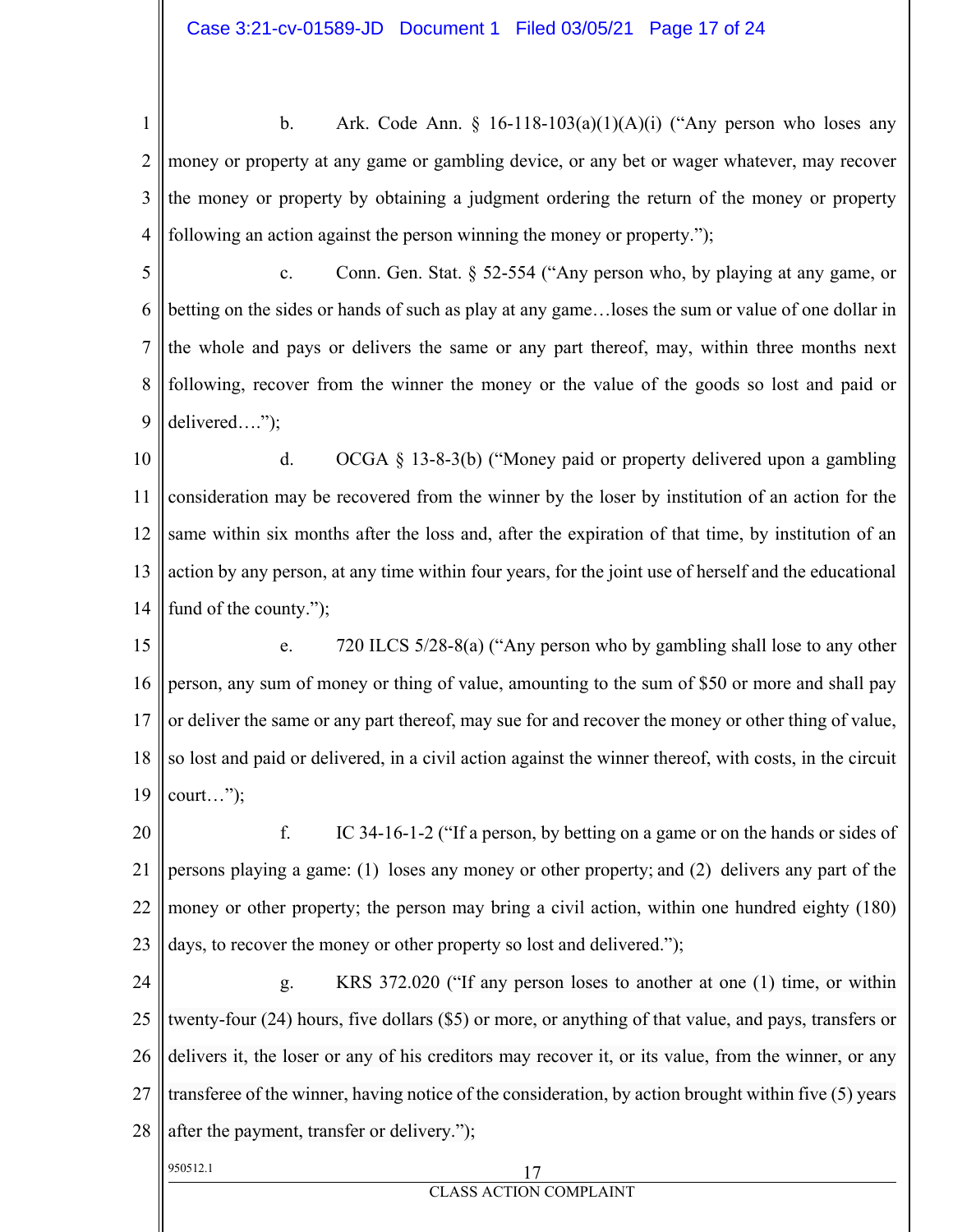1 2 3 4 5 6 7 8 h. Mass. Gen. Laws ch. 137, § 1 ("Whoever, by playing at cards, dice or other game, or by betting on the sides or hands of those gaming, except for gaming conducted in licensed gaming establishments pursuant to chapter 23K, loses to a person so playing or betting money or goods, and pays or delivers the same or any part thereof to the winner, or whoever pays or delivers money or other thing of value to another person for or in consideration of a lottery, policy or pool ticket, certificate, check or slip, or for or in consideration of a chance of drawing or obtaining any money, prize or other thing of value in a lottery or policy game, pool or combination, or other bet, may recover such money or the value of such goods in contract….");

9 10 11 12 13 i. MN ST § 541.20 ("Every person who, by playing at cards, dice, or other game, or by betting on the hands or sides of such as are gambling, shall lose to any person so playing or betting any sum of money or any goods, and pays or delivers the same, or any part thereof, to the winner, may sue for and recover such money by a civil action, before any court of competent jurisdiction.");

14 15 16 17 18 19 j. MS ST § 87-1-5 ("If any person, by playing at any game whatever, or by betting on the sides or hands of such as do play at any game…or by any wager whatever, shall lose any money, property, or other valuable thing, real or personal, and shall pay or deliver the same or any part thereof, the person so losing and paying or delivering the same, or his wife or children, may sue for and recover such money, property, or other valuable thing so lost and paid or delivered, or any part thereof, from the person knowingly receiving the same, with costs.");

20 21 22 k. Mo. Rev. Stat. Ann. § 434.030 ("Any person who shall lose any money or property at any game, gambling device or by any bet or wager whatever, may recover the same by a civil action.");

 $950512.1$  18 23 24 25 26 27 28 l. MT Code § 23-5-131 ("A person, or the person's dependent or guardian, who, by playing or betting at an illegal gambling device or illegal gambling enterprise, loses money, property, or any other thing of value and pays and delivers it to another person connected with the operation or conduct of the illegal gambling device or illegal gambling enterprise, within 1 year following the person's loss, may: (1) bring a civil action in a court of competent jurisdiction to recover the loss; (2) recover the costs of the civil action and exemplary damages of no less than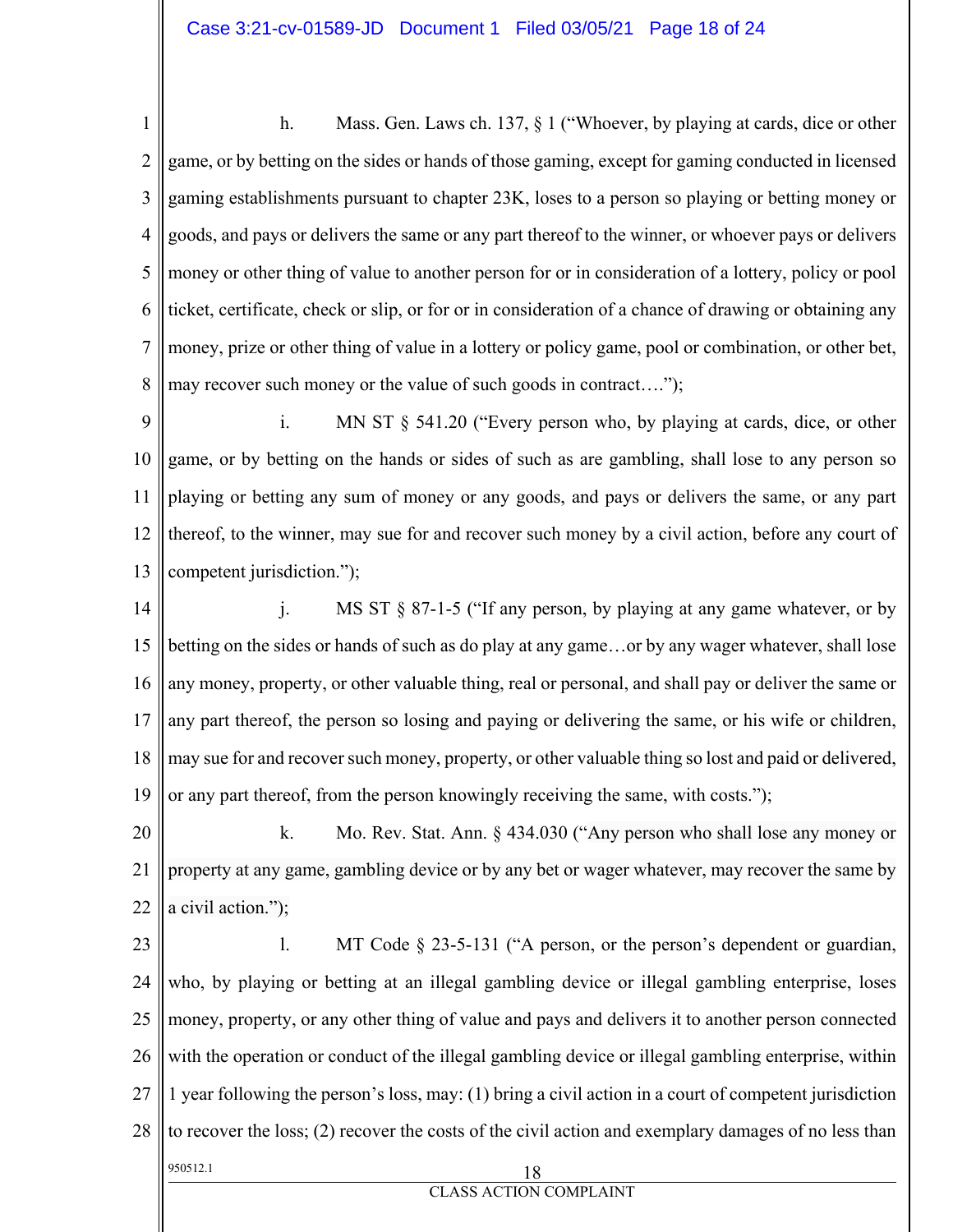1 2 \$500 and no more than \$5,000; and (3) join as a defendant any person having an interest in the illegal gambling device or illegal gambling enterprise.");

3 4 5 6 m. N.H. Rev. Stat. § 338:3 ("If any person shall receive any money or property, won by him upon any bet or wager as aforesaid, he shall be liable to the person losing it, in an action of assumpsit, trover or other form proper to recover it; and any security given for the payment of such loss shall be void.");

7 8 9 10 11 12 13 n. N.J. Stat. § 2A:40-5 ("If any person shall lose any money, goods, chattels or other valuable thing, in violation of section 2A:40-1 of this title, and shall pay or deliver the same or any part thereof to the winner, or to any person to his use, or to a stakeholder, such person may sue for and recover such money, or the value of such goods, chattels, or other valuable thing, from such winner, or from such depositary, or from such stakeholder, whether the same has been delivered or paid over by such stakeholder or not, in a civil action provided such action is brought within 6 calendar months after payment or delivery.");

14 15 16 o. N.M. Stat. § 44-5-1 ("Any person who shall lose any money or property at any game at cards, or at any gambling device, may recover the same by action of debt, if money; if property, by action of trover, replevin or detinue.");

17 18 19 20 21 22 23 24 25 26 p. N.Y. Gen. Oblig. Law § 5-419 ("Any person who shall pay, deliver or deposit any money, property or thing in action, upon the event of any wager or bet prohibited, may sue for and recover the same of the winner or person to whom the same shall be paid or delivered, and of the stakeholder or other person in whose hands shall be deposited any such wager, bet or stake, or any part thereof, whether the same shall have been paid over by such stakeholder or not, and whether any such wager be lost or not."); § 5-421 ("Every person who shall, by playing at any game, or by betting on the sides or hands of such as do play, lose at any time or sitting, the sum or value of twenty-five dollars or upwards, and shall pay or deliver the same or any part thereof, may, within three calendar months after such payment or delivery, sue for and recover the money or value of the things so lost and paid or delivered, from the winner thereof.");

 $950512.1$  19 27 28 q. Ohio Rev. Code § 3763.02 ("If a person, by playing a game, or by a wager, loses to another, money or other thing of value, and pays or delivers it or a part thereof, to the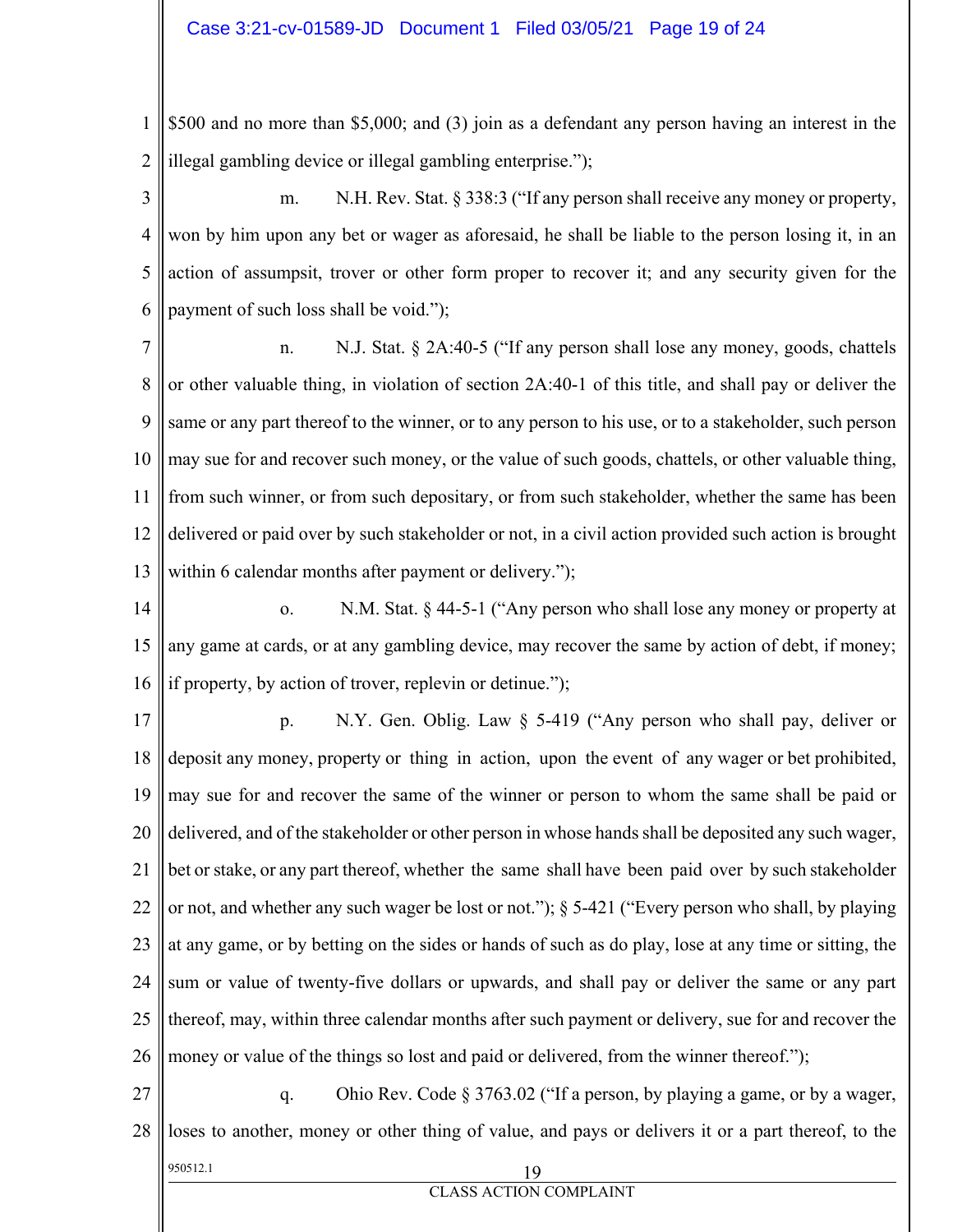## Case 3:21-cv-01589-JD Document 1 Filed 03/05/21 Page 20 of 24

1 2 3 winner thereof, such person losing and paying or delivering, within six months after such loss and payment or delivery, may sue for and recover such money or thing of value or part thereof, from the winner thereof, with costs of suit.");

4 5 6 7 8 9 r. Or. Rev. Stat. § 30.740 ("All persons losing money or anything of value at or on any unlawful game described in ORS 167.117 (Definitions for ORS 167.108 to 167.164 and 464.270 to 464.530), 167.122 (Unlawful gambling in the second degree) and 167.127 (Unlawful gambling in the first degree) shall have a cause of action to recover from the dealer winning the same, or proprietor for whose benefit such game was played or dealt, or such money or thing of value won, twice the amount of the money or double the value of the thing so lost.");

10 11 12 13 14 15 16 17 s. S.C. Code  $\S$  32-1-10 ("Any person who shall at any time or sitting, by playing at cards, dice table or any other game whatsoever or by betting on the sides or hands of such as do play at any of the games aforesaid, lose to any person or persons so playing or betting, in the whole, the sum or value of fifty dollars and shall pay or deliver such sum or value or any part thereof shall be at liberty, within three months then next ensuing, to sue for and recover the money or goods so lost and paid or delivered or any part thereof from the respective winner or winners thereof, with costs of suit, by action to be prosecuted in any court of competent jurisdiction.);

18 19 20 21 22 23 t. S.D. Codified Laws § 21-6-1 ("Any person who shall lose any thing of value at any game, or by betting on any game, may recover the same or the value thereof from any other person playing at the game at which such thing was lost, or from the person with whom the bet was made, or from the proprietor of the place where the game was played, in a civil action, in which such proprietor and all persons engaged in the game may be joined as parties; provided that such action shall have been commenced within six months after the date of such loss.");

24 25 26 27 u. Tenn. Code § 28-3-106 ("Actions to recover money or goods lost at any kind of gambling or betting, and paid or delivered: (1) If brought by the loser, shall be commenced within ninety (90) days next after such payment or delivery; (2) If brought for the use of the spouse, child or children, or next of kin, within twelve (12) months from the expiration of the ninety (90)

28

## $950512.1$  20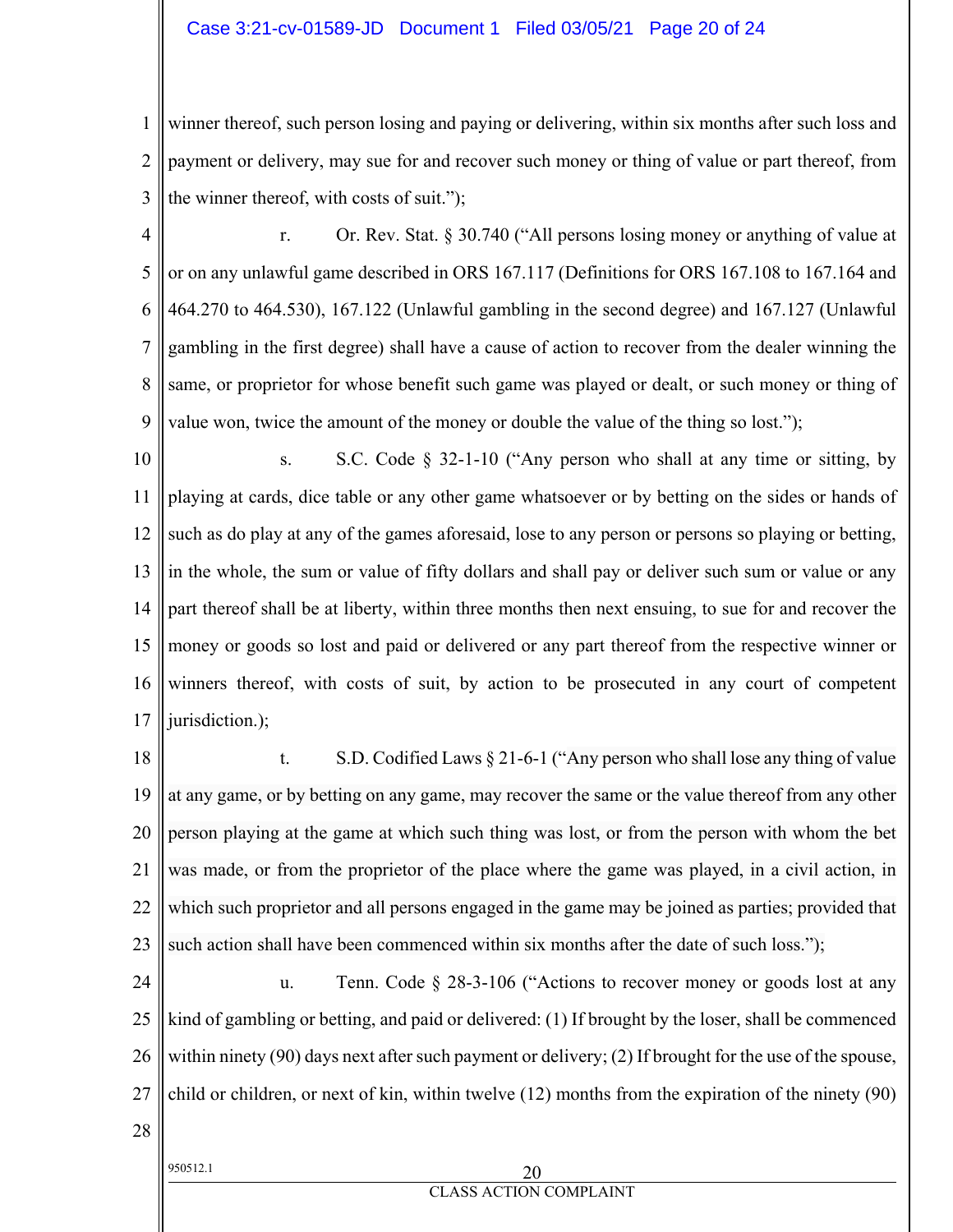1 2 days; (3) If by a creditor of the loser, within twenty-four (24) months from the end of the ninety (90) days.").

3 4 5 v. 9 V.S.A. § 3981 ("A person who pays money or other valuable thing lost at a game…may recover the value thereof of the person to whom it was paid in a civil action, if commenced within one month from the time of payment.");

6

7 8 9 10 11 w. Va. Code  $\S 11-15$  ("Any person who shall, by playing at any game or betting on the sides or hands of such as play at any game, lose within twenty-four hours, the sum or value of five dollars, or more, and pay or deliver the same, or any part thereof, may, within three months next following, recover from the winner, the money or the value of the goods so lost and paid or delivered, with costs of suit in civil action, either by suit or warrant, according to the amount or value thereof.");

12 13 14 15 x. Wash. Rev. Code § 4.24.070 ("All persons losing money or anything of value at or on any illegal gambling games shall have a cause of action to recover from the dealer or player winning, or from the proprietor for whose benefit such game was played or dealt, or such money or things of value won, the amount of the money or the value of the thing so lost."); and

16 17 18 19 20 y. W. Va. Code § 55-9-3 ("If any person shall lose to another within twentyfour hours \$10 or more, or property of that value, and shall pay or deliver the same, or any part thereof, such loser may recover back from the winner the money or property, or in lieu of the property the value thereof, so lost, by suit in court, or before a justice, according to the amount or value, brought within three months after such payment or delivery….").

21 22 23 53. The Civil Remedy Statutes for Recovery of Gambling Losses prohibit a person from profiting from gambling activity and provide for the recovery of money paid and lost due to such gambling activity.

24 25 26 54. By purchasing coins from Google to wager on the DoubleU Games Apps, Plaintiff and each member of the Multistate Class gambled and lost money within the meaning of the Civil Remedy Statute for Recovery of Gambling Losses.

 $950512.1$  21 27 28 55. Google has profited and continues to profit from gambling activity in violation of the Civil Remedy Statute for Recovery of Gambling Losses by: (1) providing marketing guidance,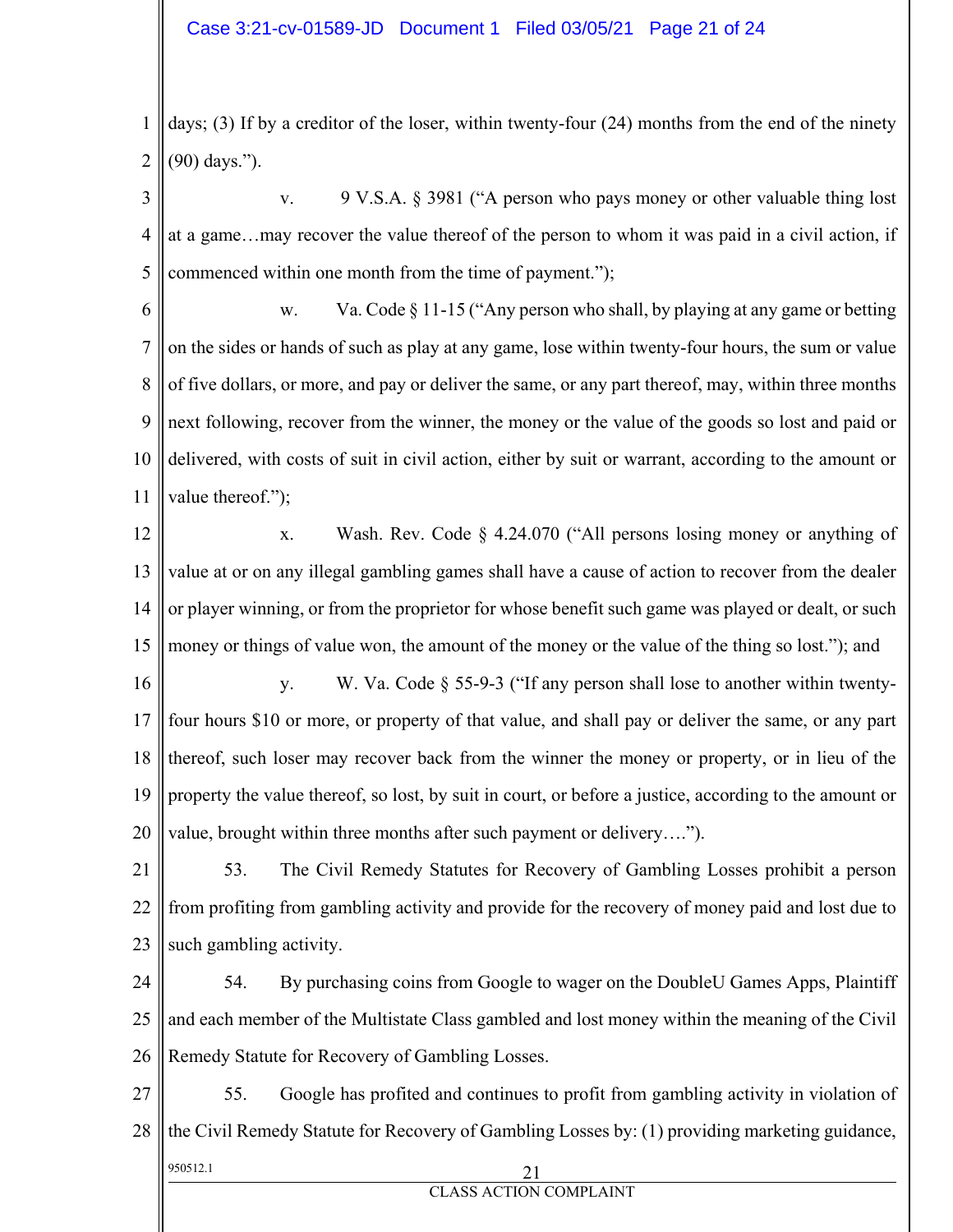950512.1 22 CLASS ACTION COMPLAINT 1 2 3 4 5 6 7 8 9 10 11 12 13 14 15 16 17 18 19 20 21 22 23 24 25 26 27 28 tools, promotional offers and more to help drive discovery of DoubleU Games Apps and in-app purchases; (2) contributing to the creation and development of DoubleU Games Apps; and (3) offering and distributing the DoubleU Games Apps through Google Play and selling in-app purchases for the DoubleU Games Apps in exchange for a significant percentage of the money paid and lost by Plaintiff and the members of the Class to gamble using the DoubleU Games Apps. 56. Plaintiff and the members of the Class are, therefore, entitled to recover from Google the amounts they lost when gambling on the DoubleU Games Apps through Google Play. **COUNT II UNJUST ENRICHMENT**  57. Plaintiff realleges and incorporates the preceding paragraphs, as if fully set forth herein. 58. Plaintiff brings this claim on behalf of herself and the Multistate Class under the common law of unjust enrichment, which is materially uniform in the states of Alabama, Arkansas, Connecticut, Georgia, Illinois, Indiana, Kentucky, Massachusetts, Minnesota, Mississippi, Missouri, Montana, New Hampshire, New Jersey, New Mexico, New York, Ohio, Oregon, South Carolina, South Dakota, Tennessee, Vermont, Virginia, Washington, and West Virginia. In the alternative, Plaintiff brings this action on behalf of each State Class under the common law of each state, which is materially uniform in all such states. 59. As a result of its unlawful conduct described above, Google has and will continue to be unjustly enriched to the detriment of Plaintiff and Class members by virtue of their purchase of coins from Google to wager on the DoubleU Games Apps through Google Play. 60. Google has profited immensely by providing marketing guidance, tools, and promotional offers to DoubleU Games. 61. These profits were obtained in violation of the Civil Remedy Statutes for Recovery of Gambling Losses. 62. These profits were a benefit conferred upon Google by Class members when purchasing coins to wager on the DoubleU Games Apps.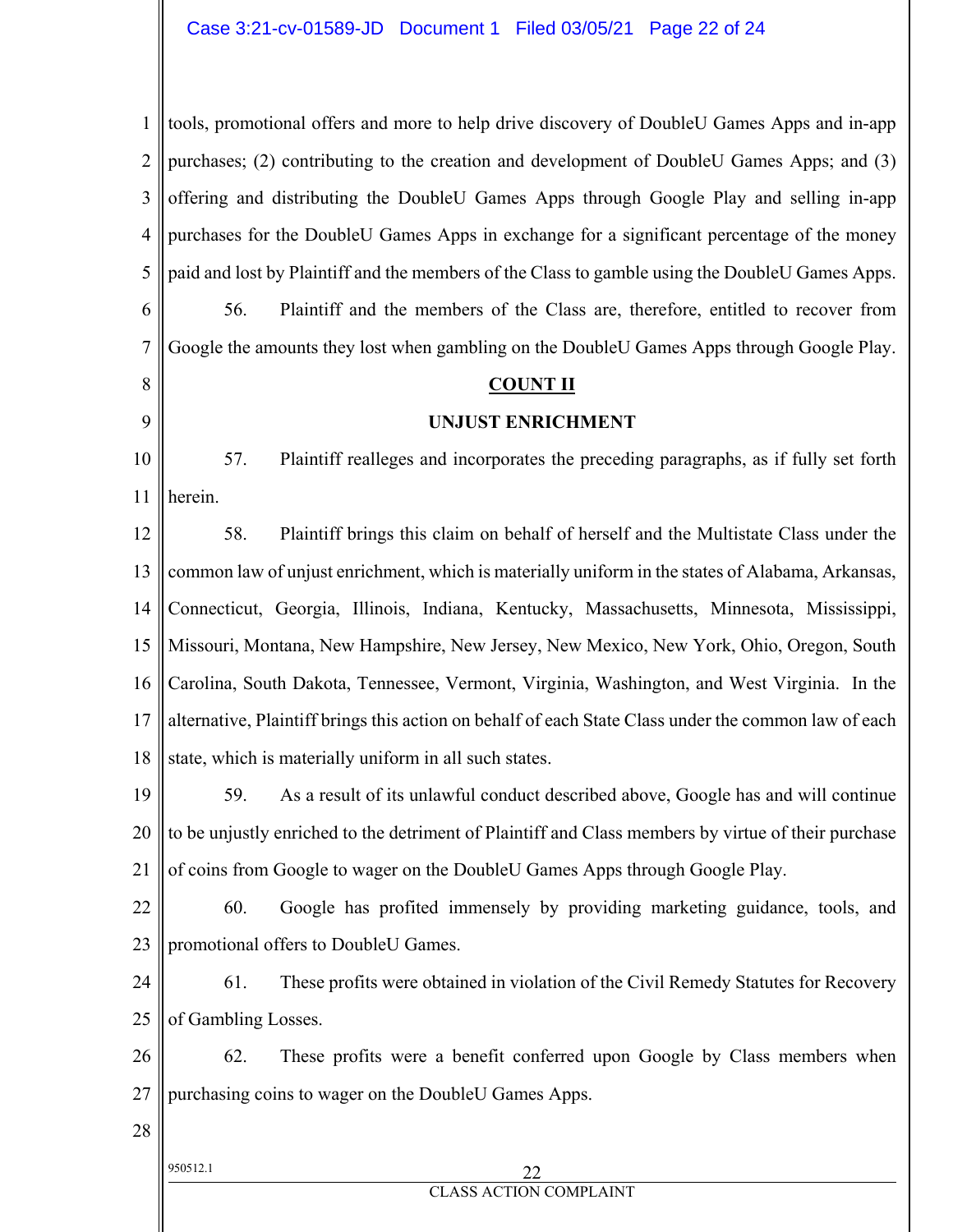4

19

20

21

22

23

/ / /

/ / /

/ / /

/ / /

 $^{\prime}$  /  $^{\prime}$ 

24

25

26

27

28

1 2 3 63. Accordingly, because Google will be unjustly enriched if it is allowed to retain the illegal profits from the DoubleU Games Apps, Plaintiff and each Class member are entitled to recover the amount by which Google was unjustly enriched at their expense.

## **REQUEST FOR RELIEF**

5 6 7 8 9 10 11  **WHEREFORE**, Plaintiff, individually and on behalf of the Multistate Class and State Classes, respectfully requests that the Court grant certification of the proposed Multistate Class and State Classes, including the designation of Plaintiff as the named representative of the Multistate Class and respective State Classes, the appointment of the undersigned as Class Counsel, and the designation of any appropriate issue classes and/or subclasses, under the applicable provisions of Fed. R. Civ. P. 23, and that the Court enter judgment in Plaintiff's favor and against Google, as follows:

12 13 14 A. Injunctive and other equitable relief as is necessary to protect the interests of Plaintiff and Class members, including but not limited to, an order prohibiting Defendants from engaging in the wrongful and unlawful acts described herein;

15 16 B. An award of compensatory, consequential, and general damages, including nominal damages, as allowed by law in an amount to be determined;

17 18 C. An award of statutory damages and punitive damages, as allowed by law in an amount to be determined;

- D. An award of restitution or disgorgement, in an amount to be determined;
	- E. An award of attorneys' fees, costs, and litigation expenses, as allowed by law;

F. Prejudgment interest on all amounts awarded; and

G. Such other and further relief as the Court may deem just and proper.

950512.1 23 CLASS ACTION COMPLAINT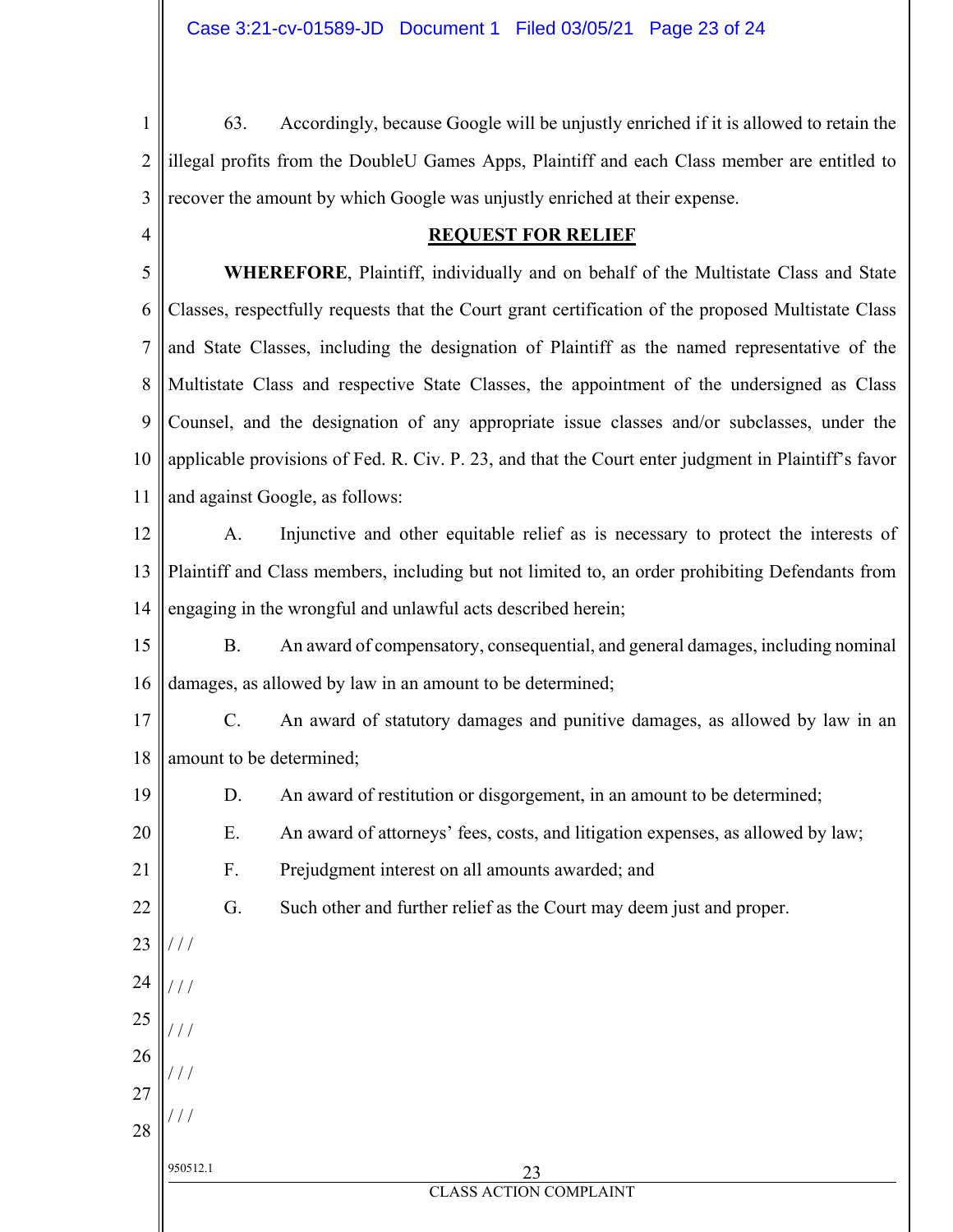| 1              |                                                                                                       | <b>JURY DEMAND</b>                                      |  |  |  |  |  |  |
|----------------|-------------------------------------------------------------------------------------------------------|---------------------------------------------------------|--|--|--|--|--|--|
| $\overline{c}$ | Plaintiff, on behalf of herself and the Class of all others similarly situated, hereby demands        |                                                         |  |  |  |  |  |  |
| 3              | a trial by jury on all issues so triable pursuant to Rule 38 of the Federal Rules of Civil Procedure. |                                                         |  |  |  |  |  |  |
| $\overline{4}$ |                                                                                                       |                                                         |  |  |  |  |  |  |
|                |                                                                                                       |                                                         |  |  |  |  |  |  |
| 5              |                                                                                                       |                                                         |  |  |  |  |  |  |
| 6              | DATED: March 5, 2021                                                                                  | By:<br>/s/ Daniel L. Warshaw                            |  |  |  |  |  |  |
| $\overline{7}$ |                                                                                                       | DANIEL L. WARSHAW<br>Daniel L. Warshaw (Bar No. 185365) |  |  |  |  |  |  |
| 8              |                                                                                                       | PEARSON, SIMON & WARSHAW, LLP                           |  |  |  |  |  |  |
| 9              |                                                                                                       | 15165 Ventura Boulevard, Suite 400                      |  |  |  |  |  |  |
|                |                                                                                                       | Sherman Oaks, CA 91403<br>Telephone: (818) 788-8300     |  |  |  |  |  |  |
| 10             |                                                                                                       | Facsimile: (818) 788-8104                               |  |  |  |  |  |  |
| 11             |                                                                                                       | Email: dwarshaw@pswlaw.com                              |  |  |  |  |  |  |
| 12             |                                                                                                       | Hassan A. Zavareei (Bar No. 181547)                     |  |  |  |  |  |  |
|                |                                                                                                       | Andrea R. Gold*                                         |  |  |  |  |  |  |
| 13             | <b>TYCKO &amp; ZAVAREEI LLP</b>                                                                       |                                                         |  |  |  |  |  |  |
| 14             |                                                                                                       | 1828 L Street NW, Suite 1000<br>Washington, D.C. 20036  |  |  |  |  |  |  |
|                |                                                                                                       | Telephone: (202) 973-0900                               |  |  |  |  |  |  |
| 15             |                                                                                                       | Facsimile: (202) 973-0950                               |  |  |  |  |  |  |
| 16             |                                                                                                       | Email: hzavareei@tzlegal.com                            |  |  |  |  |  |  |
| 17             |                                                                                                       | agold@tzlegal.com                                       |  |  |  |  |  |  |
|                |                                                                                                       | Jeff Ostrow*                                            |  |  |  |  |  |  |
| 18             |                                                                                                       | Jason H. Alperstein*                                    |  |  |  |  |  |  |
| 19             |                                                                                                       | Kristen Lake Cardoso*                                   |  |  |  |  |  |  |
|                |                                                                                                       | <b>KOPELOWITZ OSTROW</b>                                |  |  |  |  |  |  |
| 20             |                                                                                                       | <b>FERGUSON WEISELBERG GILBERT</b>                      |  |  |  |  |  |  |
| 21             |                                                                                                       | 1 West Las Olas Blvd., Suite 500                        |  |  |  |  |  |  |
|                |                                                                                                       | Fort Lauderdale, FL 33301<br>Telephone: (954) 525-4100  |  |  |  |  |  |  |
| 22             |                                                                                                       | Facsimile: (954) 525-4300                               |  |  |  |  |  |  |
| 23             |                                                                                                       | E-Mail: ostrow@kolawyers.com                            |  |  |  |  |  |  |
| 24             |                                                                                                       | alperstein@kolawyers.com                                |  |  |  |  |  |  |
|                |                                                                                                       | cardoso@kolawyers.com                                   |  |  |  |  |  |  |
| 25             |                                                                                                       | Counsel for Plaintiff and the Proposed Class            |  |  |  |  |  |  |
| 26             |                                                                                                       | * Pro Hac Vice Forthcoming                              |  |  |  |  |  |  |
| 27             |                                                                                                       |                                                         |  |  |  |  |  |  |
| 28             |                                                                                                       |                                                         |  |  |  |  |  |  |
|                | 950512.1                                                                                              | 24                                                      |  |  |  |  |  |  |
|                |                                                                                                       | <b>CLASS ACTION COMPLAINT</b>                           |  |  |  |  |  |  |
|                |                                                                                                       |                                                         |  |  |  |  |  |  |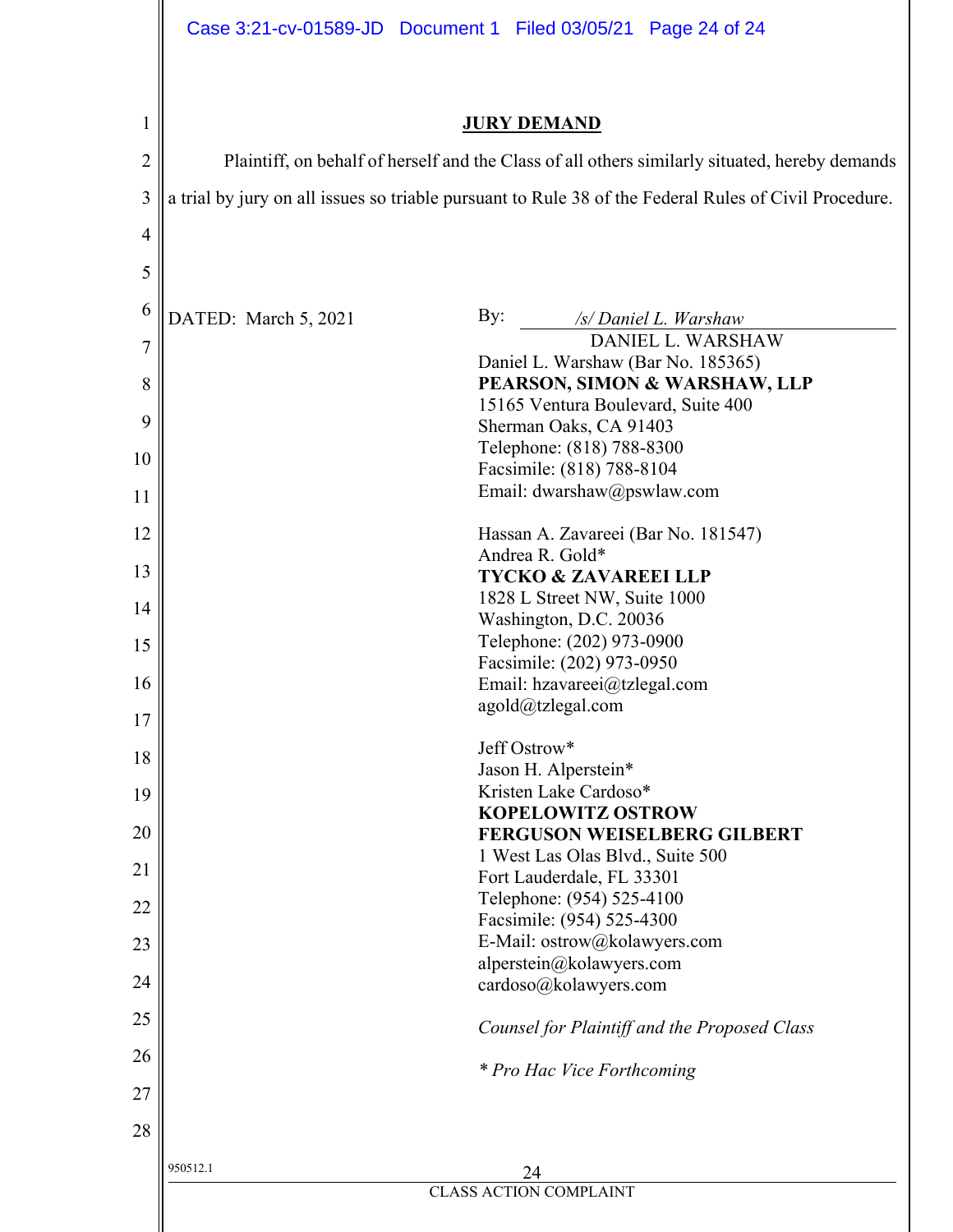# JS-CAND 44 (Rev. 10/2020) **Case 3:21-cv-01589-JD Document 1-1 Filed 03/05/21** Page 1 of 2

The JS-CAND 44 civil cover sheet and the information contained herein neither replace nor supplement the filing and service of pleadings or other papers as required by law, except as provided by local rules of court. This

|                                                                                                                             | <b>I.</b> (a) PLAINTIFFS                                                                                     | <b>DEFENDANTS</b> |                                                                                         |  |            |     |                                                                                                              |               |                   |
|-----------------------------------------------------------------------------------------------------------------------------|--------------------------------------------------------------------------------------------------------------|-------------------|-----------------------------------------------------------------------------------------|--|------------|-----|--------------------------------------------------------------------------------------------------------------|---------------|-------------------|
|                                                                                                                             | FRANCES LONG, on behalf of herself and all others similarly situated                                         |                   | GOOGLE, LLC and GOOGLE PAYMENT CORP.                                                    |  |            |     |                                                                                                              |               |                   |
| (b) County of Residence of First Listed Plaintiff $\frac{EXCEPT IN U.S. PLAINTIFF CASES}{E(XCEPT IN U.S. PLAINTIFF CASES)}$ |                                                                                                              |                   | County of Residence of First Listed Defendant<br>(IN U.S. PLAINTIFF CASES ONLY)         |  |            |     |                                                                                                              |               |                   |
|                                                                                                                             |                                                                                                              |                   | IN LAND CONDEMNATION CASES, USE THE LOCATION OF<br>NOTE:<br>THE TRACT OF LAND INVOLVED. |  |            |     |                                                                                                              |               |                   |
| Attorneys (Firm Name, Address, and Telephone Number)<br>(c)                                                                 |                                                                                                              |                   | Attorneys (If Known)                                                                    |  |            |     |                                                                                                              |               |                   |
|                                                                                                                             | Pearson, Simon & Warshaw, 15165 Ventura Blvd., Ste. 400, Sherman Oaks, CA 91403<br>Telephone: (818) 788-8300 |                   |                                                                                         |  |            |     |                                                                                                              |               |                   |
| П.                                                                                                                          | <b>BASIS OF JURISDICTION</b> (Place an "X" in One Box Only)                                                  | Ш.                | (For Diversity Cases Only)                                                              |  |            |     | <b>CITIZENSHIP OF PRINCIPAL PARTIES</b> (Place an "X" in One Box for Plaintiff<br>and One Box for Defendant) |               |                   |
|                                                                                                                             | U.S. Government Plaintiff<br>Federal Question<br>(U.S. Government Not a Party)                               |                   | Citizen of This State                                                                   |  | <b>PTF</b> | DEF | Incorporated or Principal Place<br>of Business In This State                                                 | PTF<br>4      | DEF<br>$\times$ 4 |
|                                                                                                                             | U.S. Government Defendant $\times$ 4<br>Diversity<br>(Indicate Citizenship of Parties in Item III)           |                   | Citizen of Another State                                                                |  | $\times 2$ |     | Incorporated and Principal Place<br>of Business In Another State                                             | $\rightarrow$ |                   |
|                                                                                                                             |                                                                                                              |                   | Citizen or Subject of a<br>Foreign Country                                              |  |            | 3   | Foreign Nation                                                                                               | $\circ$       |                   |

#### **IV. NATURE OF SUIT** (Place an "X" in One Box Only)

| <b>CONTRACT</b><br><b>TORTS</b>                                                                                                                                                                                                                                                                                                                                                                             |                                                                                                                | <b>FORFEITURE/PENALTY</b>              | <b>BANKRUPTCY</b>                 | <b>OTHER STATUTES</b>        |                                                   |  |  |  |  |
|-------------------------------------------------------------------------------------------------------------------------------------------------------------------------------------------------------------------------------------------------------------------------------------------------------------------------------------------------------------------------------------------------------------|----------------------------------------------------------------------------------------------------------------|----------------------------------------|-----------------------------------|------------------------------|---------------------------------------------------|--|--|--|--|
| 110 Insurance                                                                                                                                                                                                                                                                                                                                                                                               | PERSONAL INJURY                                                                                                | PERSONAL INJURY                        | 625 Drug Related Seizure of       | 422 Appeal 28 USC § 158      | 375 False Claims Act                              |  |  |  |  |
| 120 Marine                                                                                                                                                                                                                                                                                                                                                                                                  | 310 Airplane                                                                                                   | 365 Personal Injury - Product          | Property 21 USC § 881             | 423 Withdrawal 28 USC        | 376 Qui Tam (31 USC                               |  |  |  |  |
| 130 Miller Act<br>315 Airplane Product Liability                                                                                                                                                                                                                                                                                                                                                            |                                                                                                                | Liability                              | 690 Other                         | § 157                        | § 3729(a))                                        |  |  |  |  |
| 140 Negotiable Instrument                                                                                                                                                                                                                                                                                                                                                                                   | 367 Health Care/<br>320 Assault, Libel & Slander                                                               |                                        | <b>LABOR</b>                      | <b>PROPERTY RIGHTS</b>       | 400 State Reapportionment                         |  |  |  |  |
| 150 Recovery of                                                                                                                                                                                                                                                                                                                                                                                             | 330 Federal Employers'                                                                                         | Pharmaceutical Personal                | 710 Fair Labor Standards Act      | 820 Copyrights               | 410 Antitrust                                     |  |  |  |  |
| Overpayment Of                                                                                                                                                                                                                                                                                                                                                                                              | Liability                                                                                                      | <b>Injury Product Liability</b>        | 720 Labor/Management              | 830 Patent                   | 430 Banks and Banking                             |  |  |  |  |
| Veteran's Benefits                                                                                                                                                                                                                                                                                                                                                                                          | 340 Marine                                                                                                     | 368 Asbestos Personal Injury           | Relations                         | 835 Patent-Abbreviated New   | 450 Commerce                                      |  |  |  |  |
| 151 Medicare Act                                                                                                                                                                                                                                                                                                                                                                                            | 345 Marine Product Liability                                                                                   | Product Liability                      | 740 Railway Labor Act             | Drug Application             | 460 Deportation                                   |  |  |  |  |
| 152 Recovery of Defaulted                                                                                                                                                                                                                                                                                                                                                                                   | 350 Motor Vehicle                                                                                              | PERSONAL PROPERTY                      | 751 Family and Medical            | 840 Trademark                | 470 Racketeer Influenced &                        |  |  |  |  |
| <b>Student Loans (Excludes</b>                                                                                                                                                                                                                                                                                                                                                                              | 355 Motor Vehicle Product                                                                                      | 370 Other Fraud                        | Leave Act                         | 880 Defend Trade Secrets     | Corrupt Organizations                             |  |  |  |  |
| Veterans)                                                                                                                                                                                                                                                                                                                                                                                                   | Liability                                                                                                      | 371 Truth in Lending                   | 790 Other Labor Litigation        | Act of 2016                  | 480 Consumer Credit                               |  |  |  |  |
| 153 Recovery of<br>Overpayment                                                                                                                                                                                                                                                                                                                                                                              | 360 Other Personal Injury                                                                                      | 380 Other Personal Property            | 791 Employee Retirement           | <b>SOCIAL SECURITY</b>       | 485 Telephone Consumer                            |  |  |  |  |
| of Veteran's Benefits                                                                                                                                                                                                                                                                                                                                                                                       | 362 Personal Injury -Medical                                                                                   | Damage                                 | Income Security Act               | 861 HIA (1395ff)             | Protection Act                                    |  |  |  |  |
| 160 Stockholders' Suits                                                                                                                                                                                                                                                                                                                                                                                     | Malpractice                                                                                                    | 385 Property Damage Product            | <b>IMMIGRATION</b>                |                              | 490 Cable/Sat TV                                  |  |  |  |  |
| $\times$ 190 Other Contract                                                                                                                                                                                                                                                                                                                                                                                 |                                                                                                                | Liability                              |                                   | 862 Black Lung (923)         | 850 Securities/Commodities/                       |  |  |  |  |
|                                                                                                                                                                                                                                                                                                                                                                                                             | <b>CIVIL RIGHTS</b>                                                                                            | <b>PRISONER PETITIONS</b>              | 462 Naturalization<br>Application | 863 DIWC/DIWW (405(g))       | Exchange                                          |  |  |  |  |
| 195 Contract Product Liability                                                                                                                                                                                                                                                                                                                                                                              | 440 Other Civil Rights                                                                                         | <b>HABEAS CORPUS</b>                   | 465 Other Immigration             | 864 SSID Title XVI           | 890 Other Statutory Actions                       |  |  |  |  |
| 196 Franchise                                                                                                                                                                                                                                                                                                                                                                                               | 441 Voting                                                                                                     | 463 Alien Detainee                     | Actions                           | 865 RSI (405(g))             | 891 Agricultural Acts                             |  |  |  |  |
| <b>REAL PROPERTY</b>                                                                                                                                                                                                                                                                                                                                                                                        | 442 Employment                                                                                                 | 510 Motions to Vacate                  |                                   | <b>FEDERAL TAX SUITS</b>     | 893 Environmental Matters                         |  |  |  |  |
| 210 Land Condemnation                                                                                                                                                                                                                                                                                                                                                                                       | 443 Housing/                                                                                                   | Sentence                               |                                   | 870 Taxes (U.S. Plaintiff or | 895 Freedom of Information                        |  |  |  |  |
| 220 Foreclosure                                                                                                                                                                                                                                                                                                                                                                                             | Accommodations                                                                                                 | 530 General                            |                                   | Defendant)                   | Act                                               |  |  |  |  |
| 230 Rent Lease & Ejectment                                                                                                                                                                                                                                                                                                                                                                                  | 445 Amer. w/Disabilities-                                                                                      | 535 Death Penalty                      |                                   | 871 IRS-Third Party 26 USC   | 896 Arbitration                                   |  |  |  |  |
| 240 Torts to Land                                                                                                                                                                                                                                                                                                                                                                                           | Employment                                                                                                     | <b>OTHER</b>                           |                                   | §7609                        | 899 Administrative Procedure                      |  |  |  |  |
| 245 Tort Product Liability                                                                                                                                                                                                                                                                                                                                                                                  | 446 Amer. w/Disabilities-Other                                                                                 | 540 Mandamus & Other                   |                                   |                              | Act/Review or Appeal of<br><b>Agency Decision</b> |  |  |  |  |
| 290 All Other Real Property                                                                                                                                                                                                                                                                                                                                                                                 | 448 Education                                                                                                  | 550 Civil Rights                       |                                   |                              | 950 Constitutionality of State                    |  |  |  |  |
|                                                                                                                                                                                                                                                                                                                                                                                                             |                                                                                                                | 555 Prison Condition                   |                                   |                              | <b>Statutes</b>                                   |  |  |  |  |
|                                                                                                                                                                                                                                                                                                                                                                                                             |                                                                                                                | 560 Civil Detainee-                    |                                   |                              |                                                   |  |  |  |  |
|                                                                                                                                                                                                                                                                                                                                                                                                             |                                                                                                                | Conditions of                          |                                   |                              |                                                   |  |  |  |  |
|                                                                                                                                                                                                                                                                                                                                                                                                             |                                                                                                                | Confinement                            |                                   |                              |                                                   |  |  |  |  |
| V.<br><b>ORIGIN</b> (Place an "X" in One Box Only)<br>Original<br>$\overline{2}$<br>Removed from<br>Remanded from<br>Reinstated or<br>5 Transferred from<br>$6\overline{6}$<br>Multidistrict<br>8 Multidistrict<br>$\times$ 1<br>$\overline{\phantom{a}}$<br>Proceeding<br><b>State Court</b><br>Appellate Court<br>Another District (specify)<br>Litigation-Transfer<br>Litigation-Direct File<br>Reopened |                                                                                                                |                                        |                                   |                              |                                                   |  |  |  |  |
| VI.<br><b>CAUSE OF</b>                                                                                                                                                                                                                                                                                                                                                                                      | Cite the U.S. Civil Statute under which you are filing (Do not cite jurisdictional statutes unless diversity): |                                        |                                   |                              |                                                   |  |  |  |  |
| <b>ACTION</b>                                                                                                                                                                                                                                                                                                                                                                                               | 28 U.S.C. § 1332(d)                                                                                            |                                        |                                   |                              |                                                   |  |  |  |  |
|                                                                                                                                                                                                                                                                                                                                                                                                             | Brief description of cause:                                                                                    |                                        |                                   |                              |                                                   |  |  |  |  |
|                                                                                                                                                                                                                                                                                                                                                                                                             | Recovery of Gambling Losses; Unjust Enrichment                                                                 |                                        |                                   |                              |                                                   |  |  |  |  |
| VII.<br><b>REQUESTED IN V CHECK IF THIS IS A CLASS ACTION</b><br><b>DEMAND \$5,000,000.00</b><br>CHECK YES only if demanded in complaint:<br>UNDER RULE 23, Fed. R. Civ. P.<br><b>JURY DEMAND:</b><br>$\times$ Yes<br>N <sub>o</sub><br><b>COMPLAINT:</b>                                                                                                                                                   |                                                                                                                |                                        |                                   |                              |                                                   |  |  |  |  |
| VIII. RELATED CASE(S),<br>JUDGE Nathanael M. Cousins<br>DOCKET NUMBER 5:21-cv-01516-NC<br>$IF ANY$ (See instructions):                                                                                                                                                                                                                                                                                      |                                                                                                                |                                        |                                   |                              |                                                   |  |  |  |  |
| IX.<br><b>DIVISIONAL ASSIGNMENT (Civil Local Rule 3-2)</b>                                                                                                                                                                                                                                                                                                                                                  |                                                                                                                |                                        |                                   |                              |                                                   |  |  |  |  |
| <b>SAN FRANCISCO/OAKLAND</b><br><b>× SAN JOSE</b><br>EUREKA-MCKINLEYVILLE<br>(Place an "X" in One Box Only)                                                                                                                                                                                                                                                                                                 |                                                                                                                |                                        |                                   |                              |                                                   |  |  |  |  |
|                                                                                                                                                                                                                                                                                                                                                                                                             |                                                                                                                |                                        |                                   |                              |                                                   |  |  |  |  |
|                                                                                                                                                                                                                                                                                                                                                                                                             |                                                                                                                |                                        |                                   |                              |                                                   |  |  |  |  |
| 03/05/2021<br><b>DATE</b>                                                                                                                                                                                                                                                                                                                                                                                   |                                                                                                                | <b>SIGNATURE OF ATTORNEY OF RECORD</b> |                                   | /s/ Daniel L. Warshaw        |                                                   |  |  |  |  |